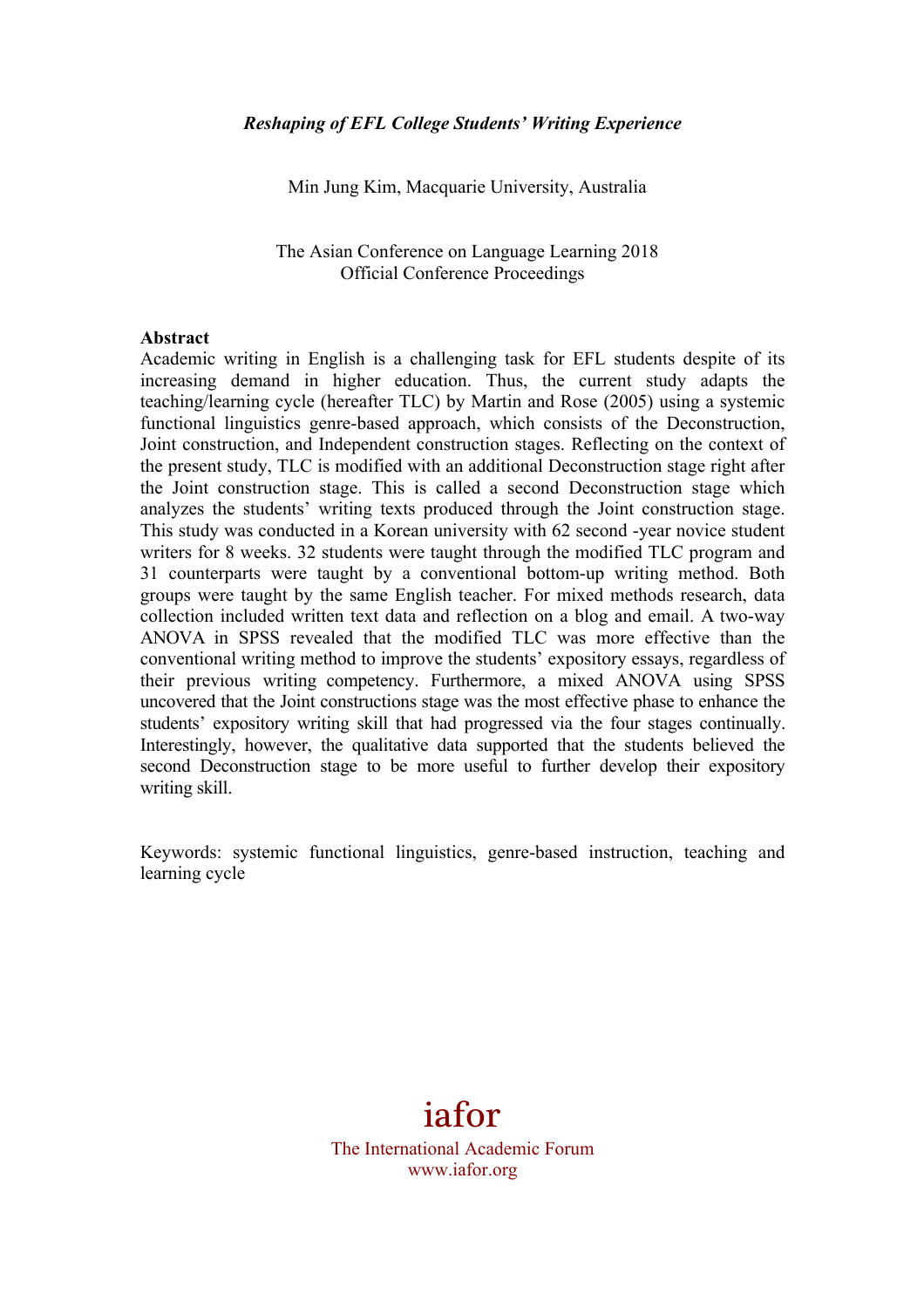# **Introduction**

The ability to accomplish academic writing in English is generally considered as one of the hallmarks to be successful in a higher education. It is expected for college students in EFL context to be required to master academic writing skills for their successful academic achievement and professional job. Despite such an increasing demand of academic writing ability in higher education, it is a challenging task for EFL students. Furthermore, academic writing in English can be even a more problematic task for EFL students due to multifaceted reasons. Manchon (2009) argues that numerous factors such as incomplete target language competency and various sociocultural contexts, can cause more of a challenge for EFL students to master academic writing skills in English.

To overcome the limitations of L2 writers in the EFL context, genre-based instruction can be a useful pedagogical tool to boost the development of student writing skills. The genre-based approach teaches L2 students to be aware of the ways that different genres are structured by different linguistic resources and how to meet the goals of specific written tasks (Yasuda, 2011). Additionally, with a focus on reading as the central medium for attaining control of genres and scaffolding resources to produce target texts, systemic functional linguistic genre-based pedagogy in writing instruction can enhance the writing skill of L2 students (Martin & Rose, 2005).

Given this, systemic functional linguistics, also known as SFL, is a suitable theoretical framework for improving the novice L2 writers' writing competency. SFL has been used as an effective teaching tool in the English class for over 30 years in many ESL/EFL contexts to solve the natural language inequality of second language learners (Schleppegrell, 2004). Not surprisingly, in the EFL context, there is an educational inequality in terms of exposing students to various school genres, which hinders the students' ability to develop written skills effectively, and therefore to fulfil the purpose, audience and the lexico-grammar of the target genres in English. Martin (2009) explains that genre knowledge developed by SFL in relation to the lexis, grammar, and discourse structure should be taught in an explicit way for L2 students, so the students are conscious of them in the FL classroom where language and context cannot be integrated as one teaching unit and often resort to teaching traditional fixed rules and structures of the target language.

# **Literature Review**

1. Systemic functional linguistics (SFL)

Genre has begun to be recognized as an essential element and central issue of second language writing. Hence, the notion of genre has taken on a crucial role in terms of the teaching of second language writing (Tardy, 2006). In particular, systemic functional linguistics (hereafter SFL), established by M.A.K Halliday (1978), who greatly contributed to theories of linguistics and education in Australia, have provided richly to text analysis, education and the concept of genre over the last 25 years (Bawarshi & Reiff, 2003). The definition of genre in a specifically systemic functional way is described by Martin in two ways. Firstly, "a genre is a staged, goal oriented, purposeful activity in which speakers engage as members of our culture" (Martin, 1984, p.25). Second, "genres are how things get done, when language is used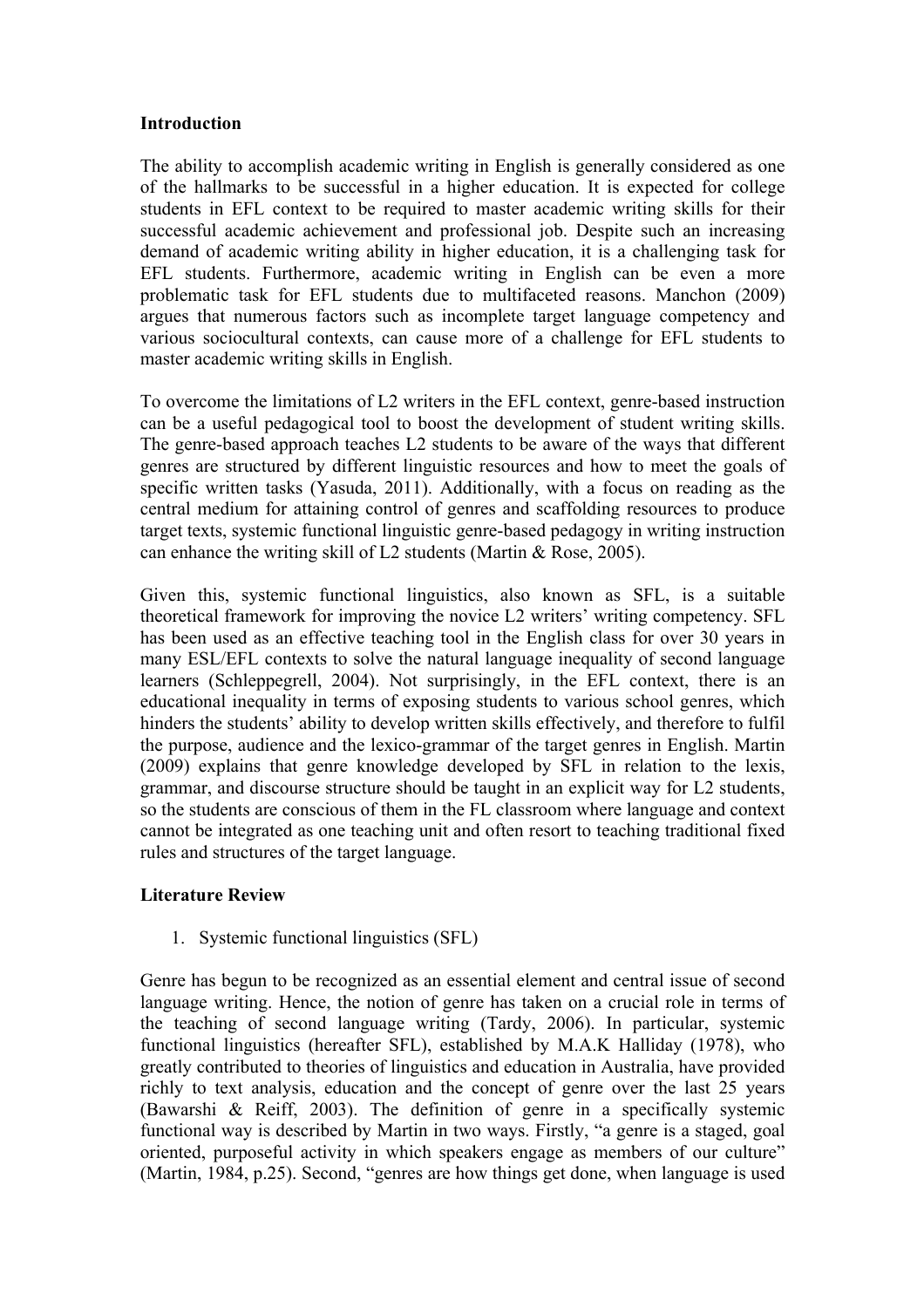to accomplish them" (Martin, 1985, p. 250 cited in Askehave & Swales, 2001). Specifically, SFL concentrates on students from linguistically and culturally disadvantaged groups. Thus, SFL is a genre theory that will be critical to this research, as it can be regarded as the most suitable theoretical framework to be able to benefit L2 writers in terms of enhancing their writing competency.

By and large, SFL views language as functioning social context and culture (Hyon, 1996). In other words, proponents of SFL argue that language is fundamentally formed by particular aspects of the surrounding social context. Therefore, SFL interprets language use as a meaning making resources in context of the situation and culture (Coffin & Donohue, 2012). Context of the situation is formed by situational variables called register (Eggins, 2004). The variable that comprises register includes field (social activity), tenor (the interpersonal relationships among people using language), and mode (the part played by language in building communication), and they all have consequences for language choice (Christie, 2002). Register is sometimes viewed as a configuration of genres (Martin, 1992) that is at a level of context of culture (Gardner, 2012). As a result, when a genre is chosen for a particular purpose of communication, certain linguistic choices are made with respect to field, tenor, and mode (Christie, 2002), and are expressed through a limited number of functional stages of the text, taking place in particular sequences (Eggins, 2004).

Such particular language choices of writers in SFL genre use are related to three main kinds of functions to create meanings within a text and emphasize the relationship between social contexts and textual realizations. (de Oliveria & Lan, 2014). For SFL theorists, then, "all texts can be described in terms of both the functions they serve and how component elements are organized to express these functions". (Johns, 2003, p. 27). The functions can be categorized into three main kinds of meanings simultaneously within contexts. These functions are known as metafunctions and include ideational, interpersonal and textual meanings (Halliday, 1994). These meatafunctions are realized by the grammar of the language (Sharma & Buxton, 2015).

Predictably, in SFL, various elementary genres are related sequentially through common patterns of lexicogrammar. Christie and Martin (1997) highlight that the distinctive characteristic of the SFL model of genre is systematically correlated with context through a pattern of lexico-grammatical and rhetorical features. This central feature of SFL can be particularly supportive in improving the writing skills of EFL students who are not aware that language resources, including lexicogrammar, linguistic features, and context, are interrelated to each other since, traditionally, teaching language in the EFL classroom seems to be difficult to relate to language within context due to multiple factors, including limited instruction time and language policy related to university entrance exams. Therefore, the way an L2 writer can build up fundamental language resources is to learn to understand an SFL perspective of genre and in turn the writer can apply it to produce a well-formed written text.

2. Teaching and Learning Cycle (TLC)

Socially disadvantaged primary and secondary school students as well as adult migrants in English schools, who are dispossessed of English ability, have been the main focus of SFL genre pedagogy research (Johns, 2003; Martin, 2009). For this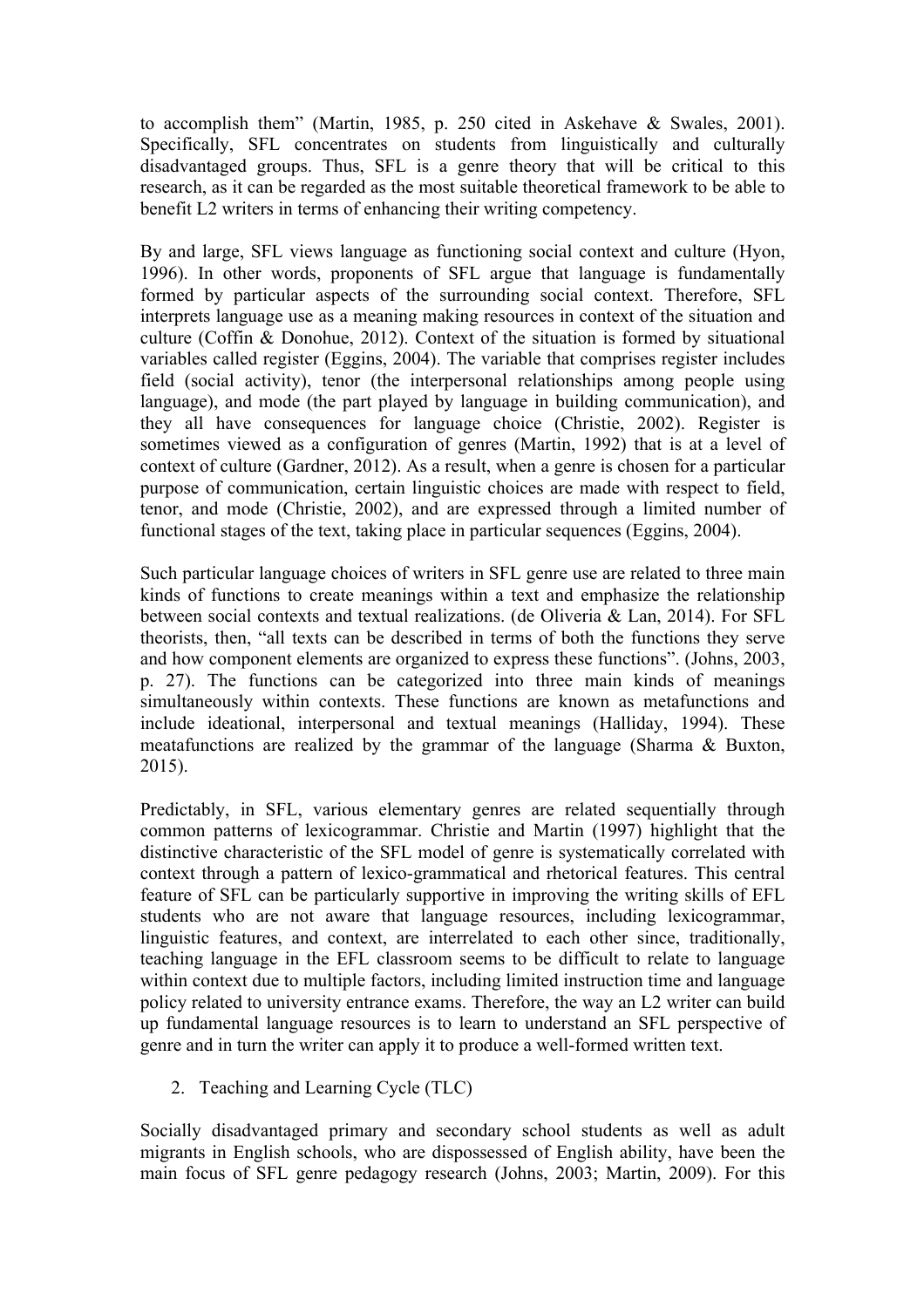pedagogical approach, the SFL scholars and researchers apply a range of linguistic choice depending on genre and register into a practice of reading and writing classes with Vygotskian concepts of learning. This pedagogical approach is called the teaching/learning cycle, which is viewed as one of the most salient features of SFL pedagogy produced by SFL scholars (Feez, 2002; Martin & Rose, 2005). This cycle aims to expand meaning-making repertoires of students by supporting them with models, explicit instruction, and critical analysis of authors, so students can make their own semiotic choices as they read and produce academic texts in school (Gebhard & Harman, 2011).

This study adapts the teaching/learning cycle by Martin and Rose (2005), highlighting the role of interaction and direction in reading and writing texts. The teaching/learning cycle consists of three phases including Deconstruction, Joint Construction, and Independent Construction. This approach can help teachers support students in learning to write school texts effectively (Martin & Rose, 2005) The definitions of three phrases of TLC by Martin and Rose (2005) are explained in Table 1.

|                  | Three stages of Teaching/Learning Cycle (TLC) |                          |                       |  |  |
|------------------|-----------------------------------------------|--------------------------|-----------------------|--|--|
|                  | Deconstruction                                | Joint Construction       | Independent           |  |  |
|                  | stage                                         | stage                    | Construction stage    |  |  |
| Contents of TLC  | Introducing<br>a l                            | Teachers<br>and          | students<br>are       |  |  |
|                  | model text of the                             | students write the       | be<br>expected to     |  |  |
|                  | target genre,<br>to                           | target<br>genre          | ready to produce      |  |  |
|                  | deconstruct<br>the                            | together to produce      | the<br>target<br>text |  |  |
|                  | model texts using                             | co-constructed texts     | independently.        |  |  |
|                  | demonstration,                                | that are similar to      |                       |  |  |
|                  | modeling,<br>and                              | the model texts that     |                       |  |  |
|                  | discussion in terms                           | were<br>analyzed         |                       |  |  |
|                  | of purpose of the                             | during<br>the            |                       |  |  |
|                  | target text, text                             | Deconstruction           |                       |  |  |
|                  | structure or stages,                          | stage.                   |                       |  |  |
|                  | typical<br>and                                |                          |                       |  |  |
|                  | language aspects of                           |                          |                       |  |  |
|                  | the target genre                              |                          |                       |  |  |
| The main goal of | to guide students in                          | students  <br>help<br>to | to create the target  |  |  |
| Each Stage       | establishing                                  | transfer from using      | text independently    |  |  |
|                  | knowledge about                               | everyday language        | based on linguistic   |  |  |
|                  | genre                                         | the<br>academic<br>tο    | knowledge             |  |  |
|                  |                                               | language of school       | acquired through      |  |  |
|                  |                                               | by paying extra          | previous stages.      |  |  |
|                  |                                               | attention to<br>text     |                       |  |  |
|                  |                                               | that<br>structures       |                       |  |  |
|                  |                                               | emphasize purpose,       |                       |  |  |
|                  |                                               | stages and other         |                       |  |  |
|                  |                                               | language features.       |                       |  |  |

Table 1: Three Stages of Teaching and Learning Cycle (TLC)  $\overline{\text{Three Staces of Tesching/Lerrino Cval} \text{ (TLO)}}$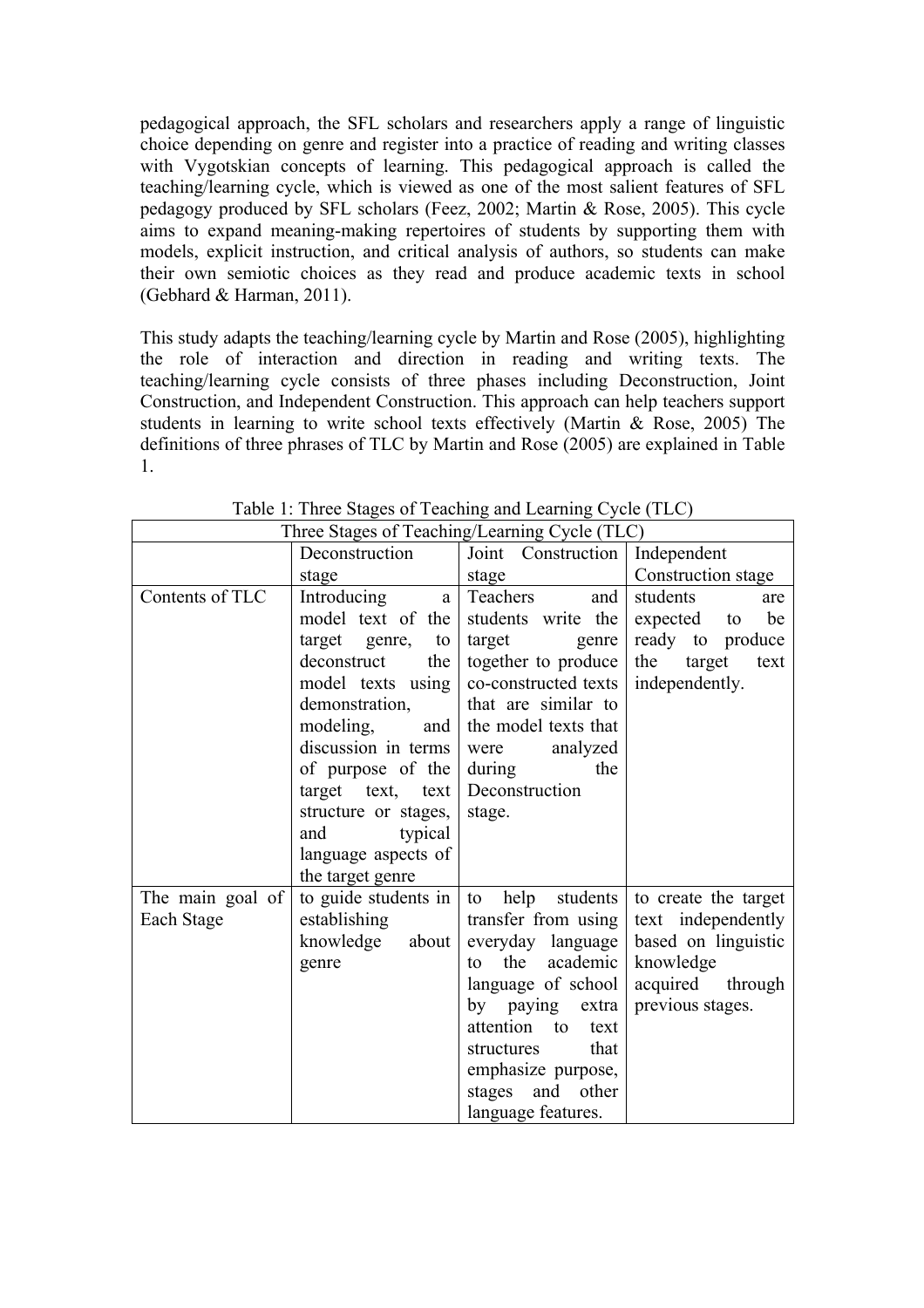

Figure 1: Teaching /learning cycle (Based on Martin & Rose, 2005, p, 252)

TLC can benefit students by an exclusive teaching process of reading and writing. First, that is, TLC helps students to view the whole text to be linked with particular linguistic aspects as one component to focus, while the traditional grammatical instruction only underscores teaching an individual sentence. (de Oliveira & Lan, 2014). Second, TLC focuses on a "visible pedagogy" that can be essential to any writing class instruction based on this approach and is a clear instruction method to students in relation to learning and assessment (Delpit ,1988).

Besides, TLC has been employed to not only elementary and secondary school in America to support the progression of the academic writing of L2 learners (Gebhard & Harman, 2011; Schleppegrell, 2000, 2004; Schleppegrell, & O'Hallaron ,2011; de Oliveira & Lan,2014), but also be applied to EFL settings such as Japan (Lin, 2006), and Hong Kong (Firkins, Forey & Sengupta, 2007). Recently, in South Korea, TLC has been recognized as an effective and practical teaching tool in writing class for college students. For example, Park (2012) investigated 9 college students 'development of writing expositions and measured their writing in relation to the growth of text length, text structure, and proper use of grammatical devices during the writing class based on TLC. The result revealed that the TLC within the genre-based approach improved students' ability to produce exposition writing.

These findings suggest that the TLC is a useful pedagogical framework for the EFL novice writer to be able to improve their writing skills. This is because the pedagogical implication based on the TLC includes explicit writing instruction, so it can empower the L2 student writers who are not familiar with writing in English and do not have adequate writing knowledge in English. TLC introduces the manner in which texts work and are shaped within a specific cultural context, so it can be particularly helpful for L2 learners in writing target texts. To put simply, TLC explicitly informs L2 writers as to the structure of the text of the target genre (Brisk, 2011; Brisk & Zisselsberger, 2011; Gebhard, Harman, & Seger, 2007; Schleppegrell, 2004 cited in Pavlak, 2013).

Similarly, Humphrey and Dreyfus (2012) demonstrate that the Embedded Literacy Support (ELS) based on SFL is effective for the EFL master students majoring applied linguistic at the University of Sydney to transit their writing skill from writing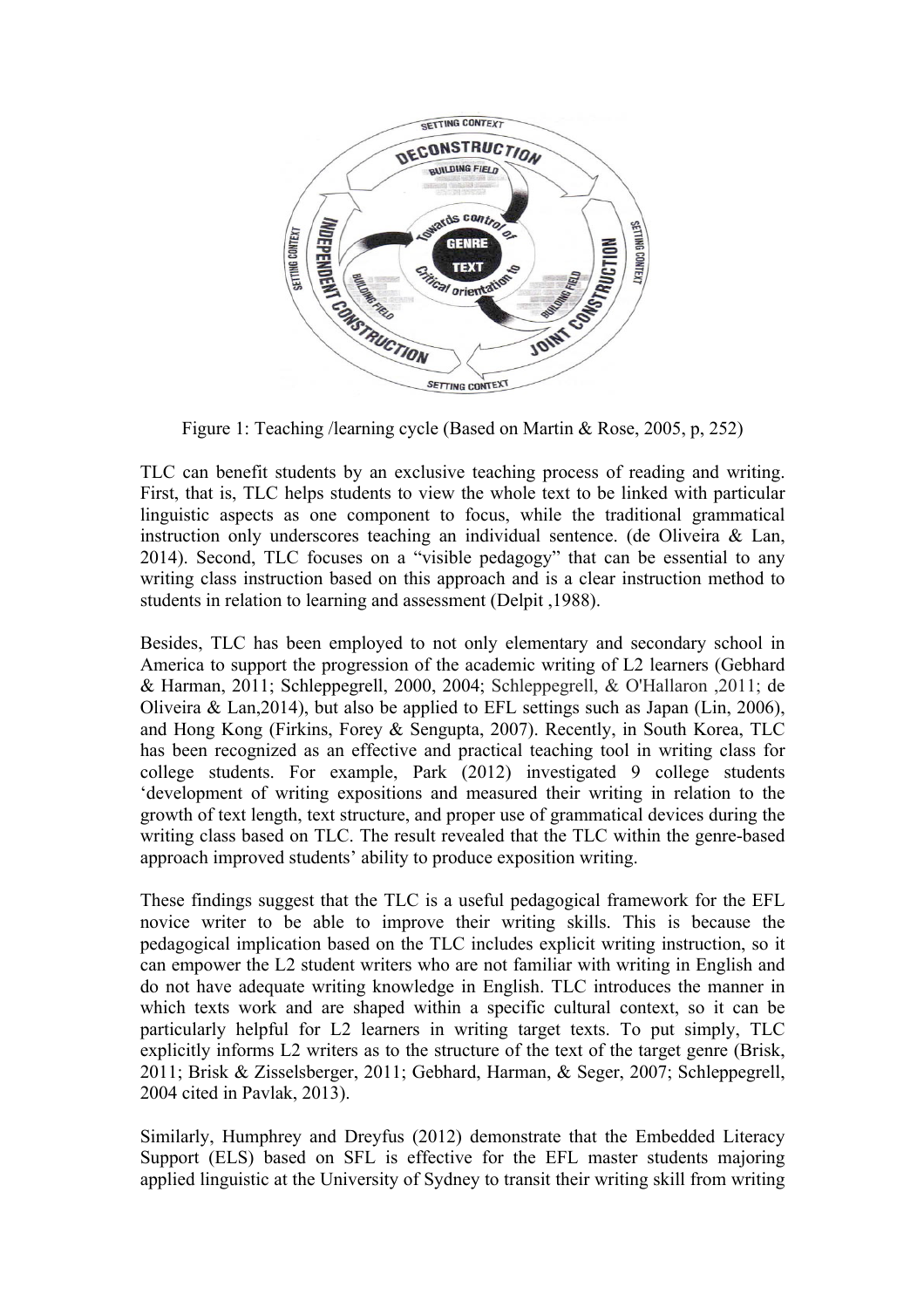short IELTS essays to more complex interpretive essays. However, TLC in the EFL class is still not as prevalent as in Australia. Therefore, it would be worthwhile to investigate if students, particularly college students, in EFL can enhance their writing skills through TLC classes, and how they might benefit from such an explicit and innovative teaching methodology when learning writing in the class of their educational institution.

# **Research questions**

- 1. Does SFL genre-based instruction (hereafter SGBWI) assist in the writing of texts among college students in the EFL context more successfully than metalinguistic instruction (hereafter MI) in terms of the genre-generic features of the expository essay regardless of the students' previous writing competency?
- 2. If then, in which stage does the students' writing competency progress the most effectively through the four stages of the modified teaching and learning cycle (hereafter MTLC)?

# **Research Method**

1. Context of study and participants

The context of the current study was the naturalistic setting of two English writing classes for 8 weeks at the university in South Korea. The students were second-year university students with a low-advanced level of English language proficiency. For 8 weeks, each class participated in the English writing class for 100 minutes per week. The classes were taught in both Korean and English. The writing classes of this university was one of the general education subjects for second year students. The same teacher taught both classes. The entire number of students in the intact classes was 80 ( $n=40+40=80$ ). However, 18 students did not agree to participate in the current study, thus, the genuine number of the students in present study was 63 students, which was 32 students in SGBWI and 31 students in MI. Every student majored in nursing, and 6 of them were male students. They were all Korean by ethnicity and nationality. This meant that all students of the current study could be regarded as homogenous group, having the same mother language and similar cultural backgrounds.

2. Syllabus design and tasks

At the beginning of both classes, the purpose and process of the study were explained to the students by the class teacher. To explore the impact of SFL genre-based writing instruction (SGBWI) on enhancing expository writing skills of EFL college students, the first class was taught by SGBWI that highlighted genre features of the expository text for 8 weeks. On the other hand, the second class was taught by metalinguistic instruction (MI) that emphasized vocabulary, grammar, syntax and paragraph structure for 8 weeks (see Table 2 below).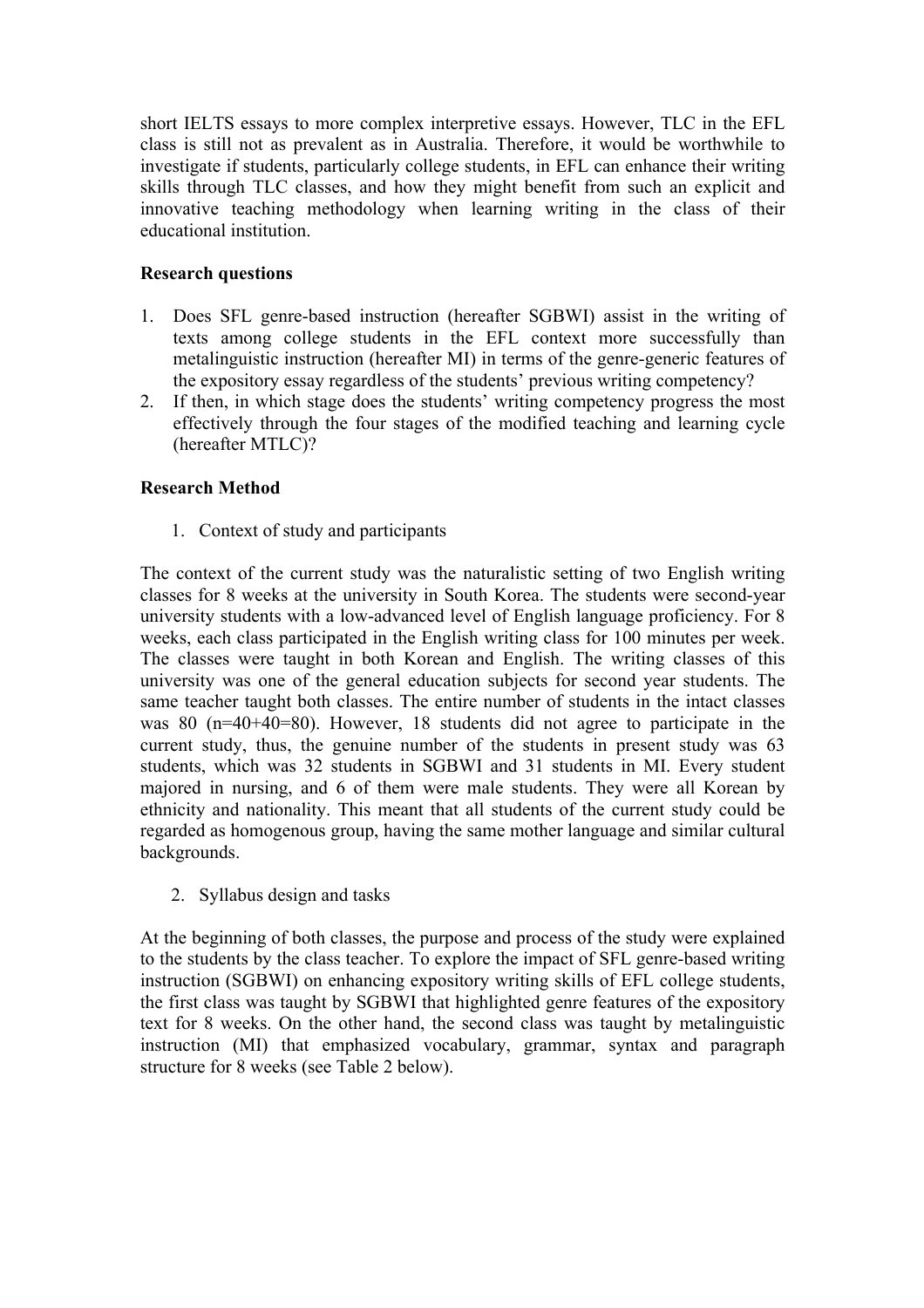| Research Plan  |                                                                                                                                                                                                                                                                                                             |                                                                                                                                                                      |  |  |  |  |  |
|----------------|-------------------------------------------------------------------------------------------------------------------------------------------------------------------------------------------------------------------------------------------------------------------------------------------------------------|----------------------------------------------------------------------------------------------------------------------------------------------------------------------|--|--|--|--|--|
|                | Two Different Type of Writing Instructions                                                                                                                                                                                                                                                                  |                                                                                                                                                                      |  |  |  |  |  |
| Time<br>period | <b>SGBWI</b><br>MI                                                                                                                                                                                                                                                                                          |                                                                                                                                                                      |  |  |  |  |  |
| Week 1         | Pre-test<br>Topic: Do you agree or disagree with the following statement? Television,<br>newspapers, magazines, and other media pay too much attention to the personal<br>lives of famous people such as public figures and celebrities. Use specific<br>reasons and details to explain your opinion.       |                                                                                                                                                                      |  |  |  |  |  |
| Week 2         | Deconstruction stage                                                                                                                                                                                                                                                                                        | Metalinguistic explanation for the model<br>text focusing on vocabulary, grammar and<br>a basic sentence<br>Students practice writing a basic sentence               |  |  |  |  |  |
| Week 3         | Deconstruction stage                                                                                                                                                                                                                                                                                        | Metalinguistic explanation for the model<br>text focusing on vocabulary, grammar and<br>a complicate sentence.<br>Students practice writing a complicate<br>sentence |  |  |  |  |  |
| Week 4         | The first test<br>Topic: Do you agree or disagree with the following statement? Television,<br>newspapers, magazines, and other media pay too much attention to the personal<br>lives of famous people such as public figures and celebrities. Use specific<br>reasons and details to explain your opinion. |                                                                                                                                                                      |  |  |  |  |  |
|                | Joint construction Stage                                                                                                                                                                                                                                                                                    | Metalinguistic explanation for the model<br>text focusing on vocabulary, grammar and<br>a compound sentence.<br>Students practice writing a compound<br>sentence     |  |  |  |  |  |

# Table 2: Research Plan of Both Classes (SGBWI & MI) for 8 Weeks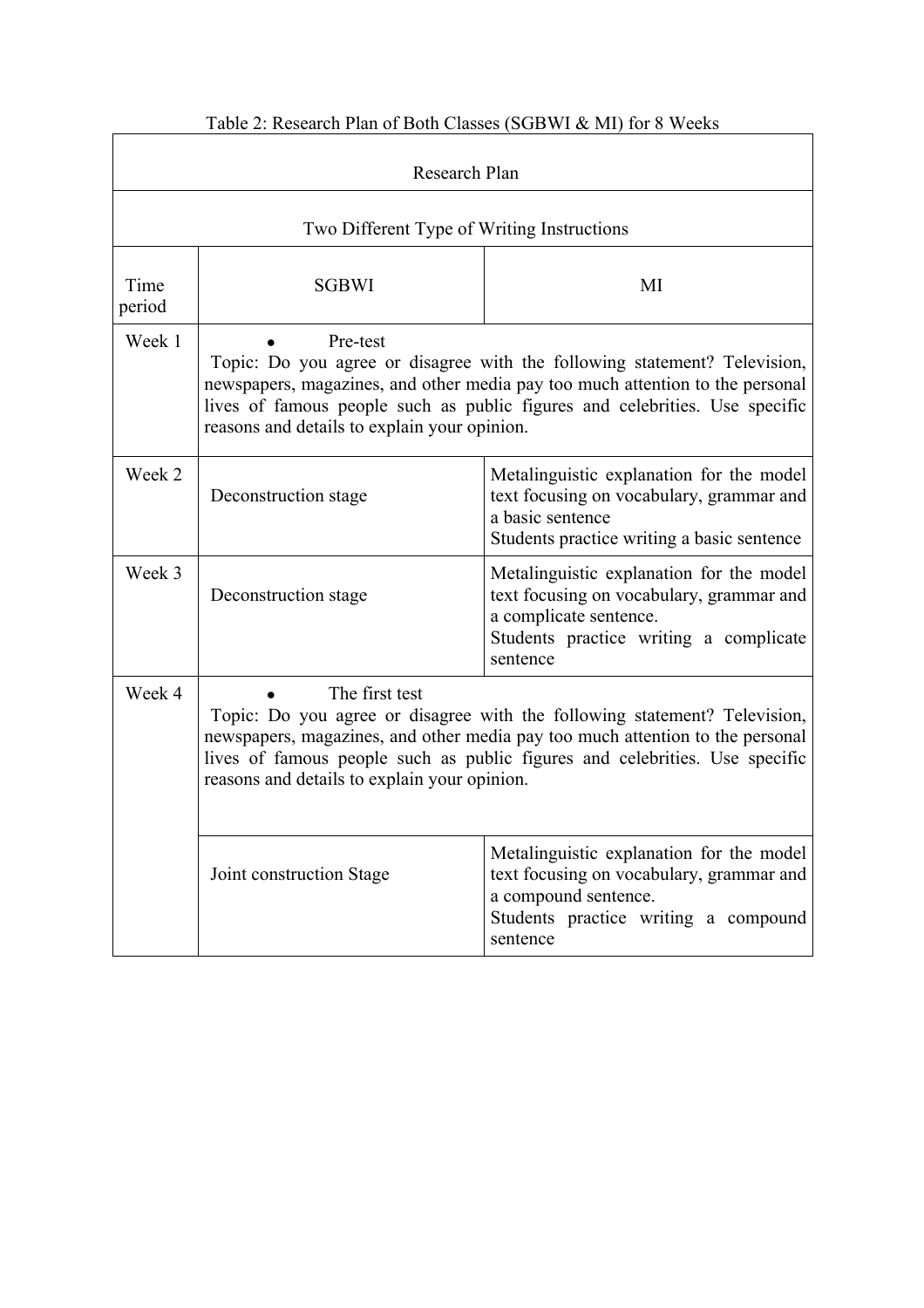| Week 5 | Joint construction Stage<br>The second Deconstruction Stage                                                                                                                                                                                                                                                                                                  | Students practice writing a compound<br>sentence<br>Metalinguistic explanation for writing a<br>paragraph, so the teacher explains a topic                 |  |  |  |  |  |
|--------|--------------------------------------------------------------------------------------------------------------------------------------------------------------------------------------------------------------------------------------------------------------------------------------------------------------------------------------------------------------|------------------------------------------------------------------------------------------------------------------------------------------------------------|--|--|--|--|--|
|        |                                                                                                                                                                                                                                                                                                                                                              | sentence related to the target text.                                                                                                                       |  |  |  |  |  |
|        |                                                                                                                                                                                                                                                                                                                                                              | Students practice recognizing the topic<br>sentence from the model text and other<br>sample texts                                                          |  |  |  |  |  |
|        |                                                                                                                                                                                                                                                                                                                                                              | Students practice<br>writing<br>the<br>topic<br>sentence                                                                                                   |  |  |  |  |  |
| Week 6 | The second test                                                                                                                                                                                                                                                                                                                                              |                                                                                                                                                            |  |  |  |  |  |
|        | Topic: Do you agree or disagree with the following statement? Television,<br>newspapers, magazines, and other media pay too much attention to the personal<br>lives of famous people such as public figures and celebrities. Use specific<br>reasons and details to explain your opinion                                                                     |                                                                                                                                                            |  |  |  |  |  |
| Week 7 | <b>Independent Construction Stage</b><br>The writing topic was same as the<br>pre, first and second posttest.                                                                                                                                                                                                                                                | Metalinguistic explanation for writing a<br>the teacher<br>paragraph,<br>SO <sub>1</sub><br>explains<br>supporting sentence related to the target<br>text. |  |  |  |  |  |
|        |                                                                                                                                                                                                                                                                                                                                                              | Students<br>practice<br>recognizing<br>the<br>supporting sentence from the model text<br>and other sample texts                                            |  |  |  |  |  |
|        |                                                                                                                                                                                                                                                                                                                                                              | Students practice writing the supporting<br>sentence                                                                                                       |  |  |  |  |  |
|        |                                                                                                                                                                                                                                                                                                                                                              | Students practice writing paragraphs<br>using topic and supporting sentence to<br>produce the target text within a topic<br>same as the model text.        |  |  |  |  |  |
| Week 8 | The final test                                                                                                                                                                                                                                                                                                                                               |                                                                                                                                                            |  |  |  |  |  |
|        | Topic: Social media, such as Facebook and Twitter, do not report the news.<br>Instead, they provide opportunities to meet or stay connected with friends.<br>Discuss the advantages or disadvantages of social media in our modern lives.<br>Decide whether social media are beneficial or harmful. Support your point of<br>view with reasons and examples. |                                                                                                                                                            |  |  |  |  |  |

Figure 2 below shows the modified teaching and learning cycle based on TLC by Martin and Rose (2005) in teaching English writing for the novice writers of the current study. As seen in Figure 2, the teacher should consider 'the notion of setting context' as an important element for the students to understand within the given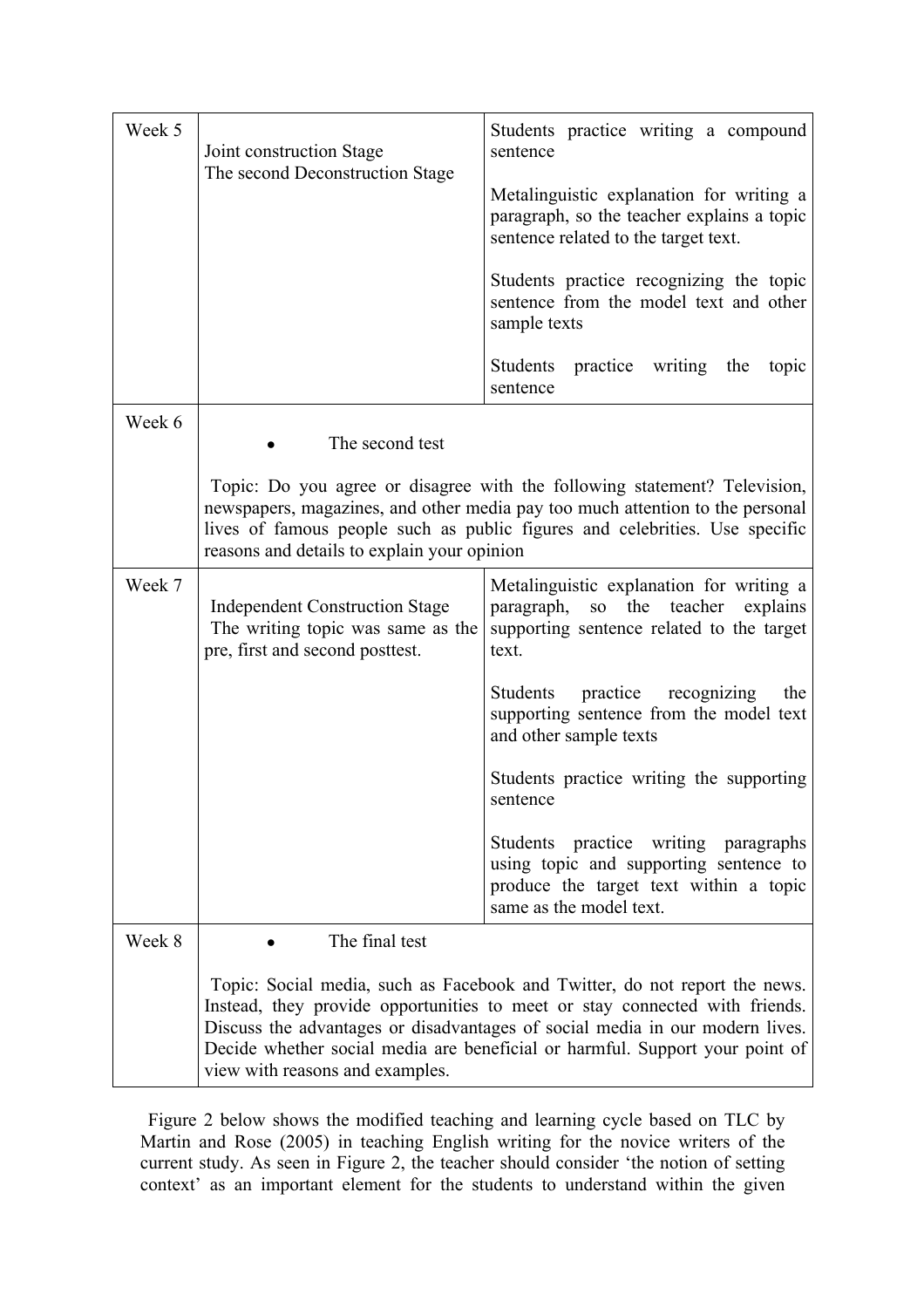specific genre (that is, expository essay). The students are also required to have the concept of field (for example, what is going on in the text?) throughout each of the four phases, in order to foster their knowledge of the content and context of particular texts. Critical orientation to the text can be realized by the students when learning suitable linguistic resource within a specific genre. The modified teaching and learning cycle (hereafter MTLC) had one more deconstruction stage, namely 'the second deconstruction stage'. This was because it was impossible to provide individualized corrective feedback for each student in the class. Thus, the second deconstruction stage was the replacement of the feedback based on the written production of the Joint construction stage.



Figure 2: Modified teaching and learning cycle (MTLC)

3. Data sources and collection

Methodologically, the data of the current study was collected from multiple sources since this study used a mixed method research approach, combining both qualitative and quantitative methods. At the macro-level, the main source of the data of the study relies on quantitative data. As the primary quantitative data, expository essays written by students were collected at four points for the 8 weeks. The collected written data was rated based on analytic scoring rubric by Yoshimura (2009) with modification in accordance with the theoretical framework of SFL.

At the micro-level, the data came from qualitative data, which were reflections on the internet blog and email. In this study, students were asked to write their personal opinions anything about each writing class on a blog that was open only for the writing classes of this study. Alternatively, they were given the option of emailing their opinions to the researcher directly. Students' reflections on the blog or by email after each class were helpful to recognize students' opinion regarding the writing instruction.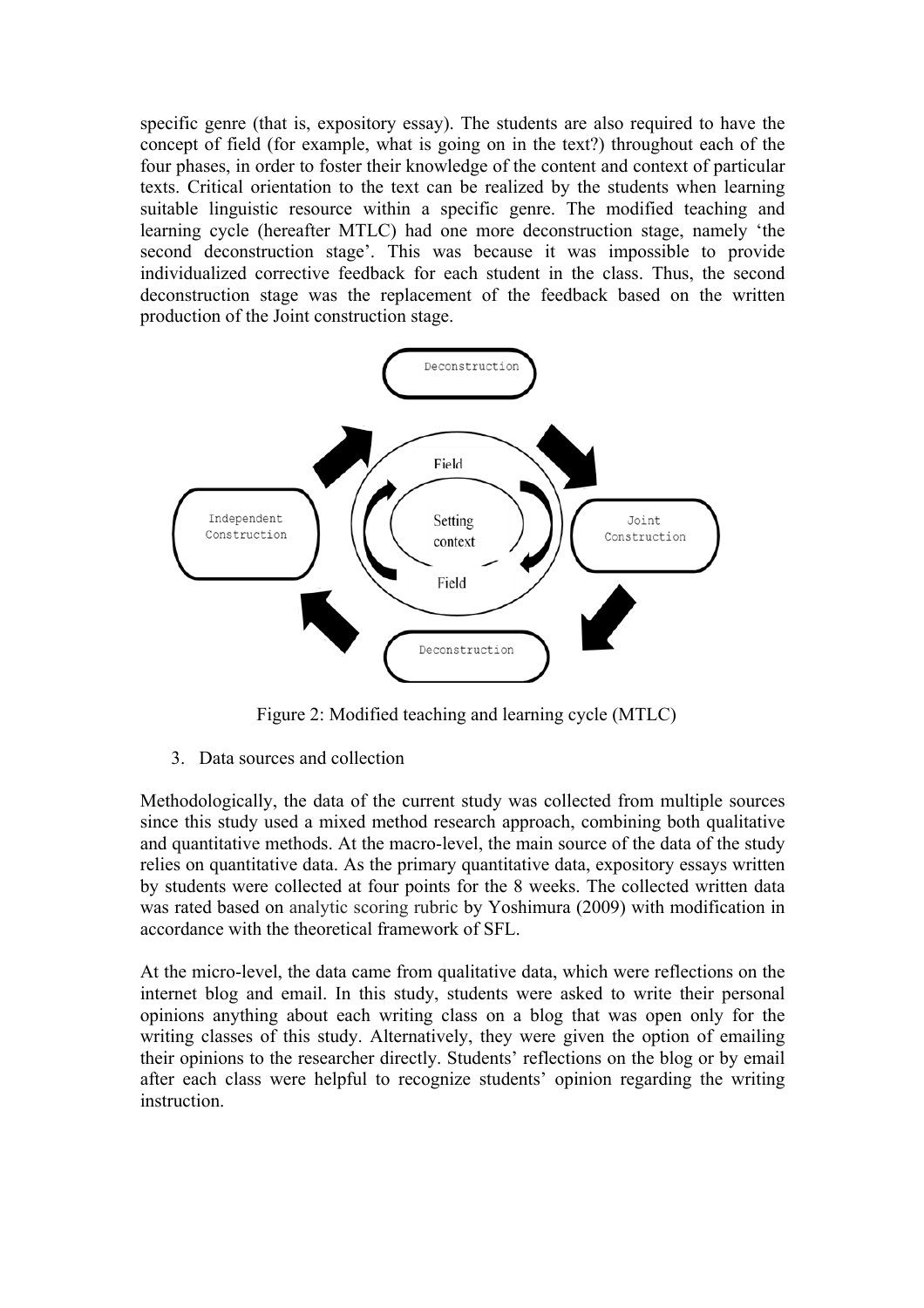# 4. Data analysis

To investigate the first research question, descriptive quantitative analysis was directed on the writing scores of the final test of students in SGBWI and MI using SPSS statistical software. A two-way ANOVA was computed to compare the differences in the outcomes of the students' final test. A two-way ANOVA is performed when looking at the effects of more than one independent variable and their interaction (Elliott & Woodward, 2007). Also, mixed ANOVA, which is a mixture of between-groups and a repeated measures variable (Field, 2013), was computed by means of SPSS 22 to examine the second research question. "Mixed ANOVA compares several means when there are two or more independent variables, and at least one of them has been measured using the same entities and at least one other has been measured using different entities" (Field, 2013, p.615). Qualitative analysis of students' reflections on the blog and email were a complement to the quantitative analysis for the second research question.

# **Result**

1. Research Question 1: Does SGBWI assist in the writing of texts among college students in the EFL context more successfully than MI in terms of the genre-generic features of the expository essay regardless of the students' previous writing competency?

Different types of writing instruction might contribute to the improvement of the writing competency of the expository essays of EFL college students. The data collected from each participant included the differences in the writing scores of their expository essays. The study was performed in two different, randomly distributed English writing classes. Hence, the independent-samples *t*-test using SPSS 22 was computed initially to compare how students in both groups differed when writing expository essays. As seen in Table 3, this difference was not significant  $t(61) = -$ .083,  $p=0.919$ , and represented a very small effective size,  $d=0.02$ . Cohen (1992) suggests effective size:  $d=0.2$  (small),  $d=0.5$  (medium) and  $d=0.8$  (large). Thus, on average, students from both groups can be regarded as homogeneous groups for the purpose of this study. Despite the given statistical result, five students could not reach the scores of 20 out of 60 in the pre-test, whereas the remainder of the participants did achieve scores of 20 out of 60 in the pre-test. Such differences in this study were categorized into two groups, named '20' and 'less than 20'. The two given groups were then treated as another factor in the current study.

|                               | and MI                                   |      |       |      |        |                    |      |  |  |
|-------------------------------|------------------------------------------|------|-------|------|--------|--------------------|------|--|--|
|                               | Type of Instructions                     |      |       |      |        |                    |      |  |  |
| SWBWI $(n=32)$<br>MI $(n=31)$ |                                          |      |       |      |        |                    |      |  |  |
| Pre-test                      | M<br><b>SD</b>                           |      |       | M    | t-test | Sig(two<br>tailed) |      |  |  |
|                               | 19.38                                    | 2.00 | 19.42 | 2.26 |        | $-.083$            | .919 |  |  |
|                               | * $p<0.05$ , ** $p<0.01$ , *** $p<0.001$ |      |       |      |        |                    |      |  |  |

| Table 3: Independent Samples t-test for Pre-test Score of Students between SGWBI |  |
|----------------------------------------------------------------------------------|--|
| and MI                                                                           |  |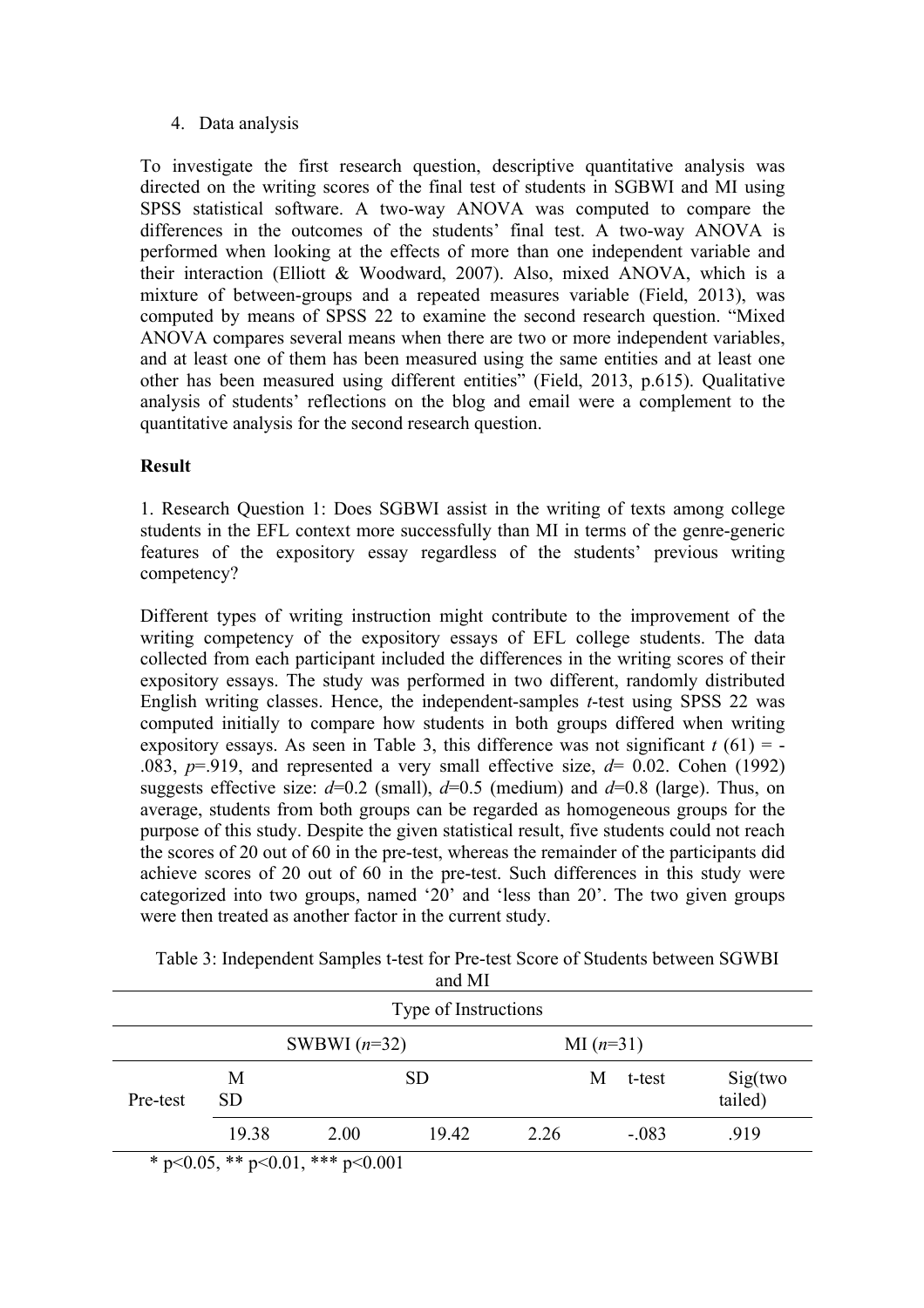The study was supposed to test the improvement of expository writing competency of EFL college students whose prior expository writing score was either 20 or less than 20 out of the 60 total marks, in two separate classes that were instructed according to SGBWI  $(n=32)$  and MI  $(n=31)$  respectively by the same teacher. A two-way analysis of variance (ANVOA) using SPSS 22 was computed to test the impact of the two independent variables, which included the type of instruction and previous writing competency on the students' writing score of the final test at the end of the study  $(2x^2)$ ANOVA). The types of instruction included two levels (SGBWI and MI) and previous writing competency, which consisted of two levels as well ('20' and 'less than 20').

| Variabl                      |    | SGBWI $(n=32)$ | J 1       | MI $(n=31)$  |       |           | Total |       |           |  |  |
|------------------------------|----|----------------|-----------|--------------|-------|-----------|-------|-------|-----------|--|--|
| e                            | N  | M              | <b>SD</b> | $\mathsf{n}$ | M     | <b>SD</b> | N     | M     | <b>SD</b> |  |  |
| Less<br>than $20$<br>$(n=5)$ | 3  | 50.67          | 7.57      | 2            | 10.00 | 0.00      | 5     | 34.40 | 22.91     |  |  |
| 20<br>$(n=58)$               | 29 | 52.07          | 4.20      | 29           | 22.17 | 4.65      | 58    | 37.12 | 15.70     |  |  |
| Total                        | 32 | 51.94          | 4.45      | 31           | 21.39 | 5.42      | 63    | 36.90 | 16.16     |  |  |

Table 4: Descriptive Statistics for Achievement of Writing Competency of Expository Essay by Instructional Type (IT) and Previous Writing Competency (PWC)



Figure 3: Line Graph for Achievement of Writing Competency of IT and PWC

Table 4 above provides a summary of the descriptive results for the achievement of writing competency of expository essays by instructional type (IT) and previous writing competency (PWC), which is also plotted in a line graph (see Figure 3 above). It shows that the students obtaining a score of 20 in the pre-test (*M*=37.12, *SD*=15.70) gained a slightly higher score in the final test compared to the counterpart students obtaining scores of less than 20 in the pre-test (*M*=34.40, *SD*=22.91). Furthermore, Table 5 below shows that there was a significant main effect of the level of previous writing competency on the improvement of the final writing score,  $F(1, 59) = 9.94$ ,  $p=0.003$ ,  $\eta^2=144$ ,  $\omega^2=0.011$ .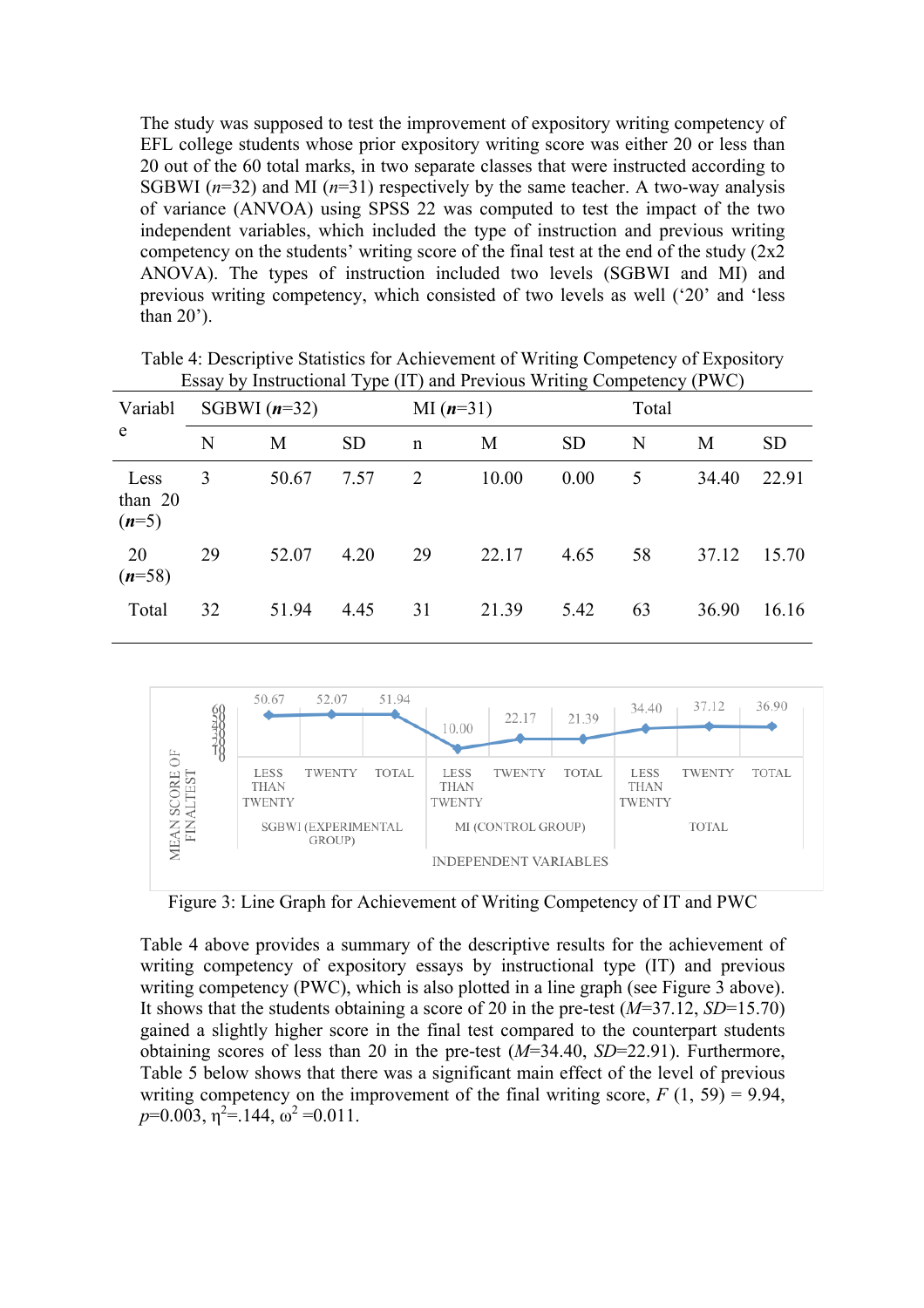| Interaction (PWC $*$ IT) |                                                        |    |           |        |      |                  |  |  |
|--------------------------|--------------------------------------------------------|----|-----------|--------|------|------------------|--|--|
| Source                   | <b>SS</b>                                              | df | <b>MS</b> | F      | Sig  | partial $\eta^2$ |  |  |
| <b>PWC</b>               | 204.23                                                 |    | 204.23    | 9.94   | .003 | .144             |  |  |
| IT                       | 5518.31                                                |    | 5518.31   | 268.48 | .000 | .820             |  |  |
| $PWC * IT$               | 128.56                                                 |    | 128.56    | 6.26   | .015 | .096             |  |  |
| Error                    | 1212.67                                                | 59 | 20.55     |        |      |                  |  |  |
|                          | * $\approx$ 0.05 ** $\approx$ 0.01 *** $\approx$ 0.001 |    |           |        |      |                  |  |  |

Table 5: Two Way ANOVA Summary for Achievement of Expository Writing Competency by Previous Writing Competency (PWC), Instruction Type (IT) and their

\* p<0.05, \*\* p<0.01, \*\*\* p<0.001

The descriptive results also show that students instructed by SGWBI (*M*=51.94, *SD=*4.45) outperformed students instructed by MI (*M*=21.39, *SD*=5.42) as seen in Table 4. There was a significant main effect of different types of writing instruction on the improvement of expository writing competency,  $F(1, 59) = 268.48$ ,  $p=0.000$ ,  $\eta^2 = 820$ ,  $\omega^2 = 0.340$  (See Table 5).

More importantly, there was a significant interaction between the level of previous writing competency and the different types of writing instruction, on the improvement of expository writing competency,  $F(1,59) = 6.26$ ,  $p=0.015$ ,  $\eta^2 = .096$ ,  $\omega^2 = 0.007$ . The final expository writing score of students in SGBWI was similar to the group of students who achieved less than 20 in PWC (*M*=50.67, SD=7.57) and the counterpart students who achieved 20 (*M*=52.07, SD=4.20). However, the final expository writing scores of students in MI were different depending on their expository writing score in the pre-test, which shows students whose score of PWC was 20 (*M*=22.17, *SD*=4.65) outperformed counterpart students whose score of PWC was less than 20 *(M*=10.00, *SD*=0.00). Therefore, it can be suggested that the effect of previous writing competency in the expository genre is significantly different between SGBWI and MI. More specifically, MI could not overcome the differences of previous writing competency of students as much as SGBWI could.

2. Research question 2: If then, in which stage the students' writing competency was progressed the most effectively through four stages of the modified teaching and learning cycle (MTLC)?

Four different writing tests were conducted in both classes (SGWBI and MI) over 8 weeks, and the outcome of their writing scores was compared statistically to investigate the second research question. A two-way 2 (type of instruction: SGWBI or MI) x 4 (four different writing tests) mixed ANOVA with repeated measures on four different writing scores was performed using SPSS 22. It was conducted to compare the effect of two different types of instruction over four different writing scores of expository essays based on a sequence of time over the course of 8 weeks Over time, there has been a difference in terms of students' level of expository writing competency between SGWBI and MI. In the first test, the mean score of SGBWI *(M=*30.56*, SD=*7.22*)* was much higher than the one of MI *(M=*19.35*, SD=*2.50*)*. Such differences in mean scores between SGBWI and MI have been increased in the second test and the final test. In the second test, the mean score of SGBWI (*M*=43.19, *SD*=4.40) was twice of its MI counterpart (*M*=20.32, *SD*=3.98). In the final test, the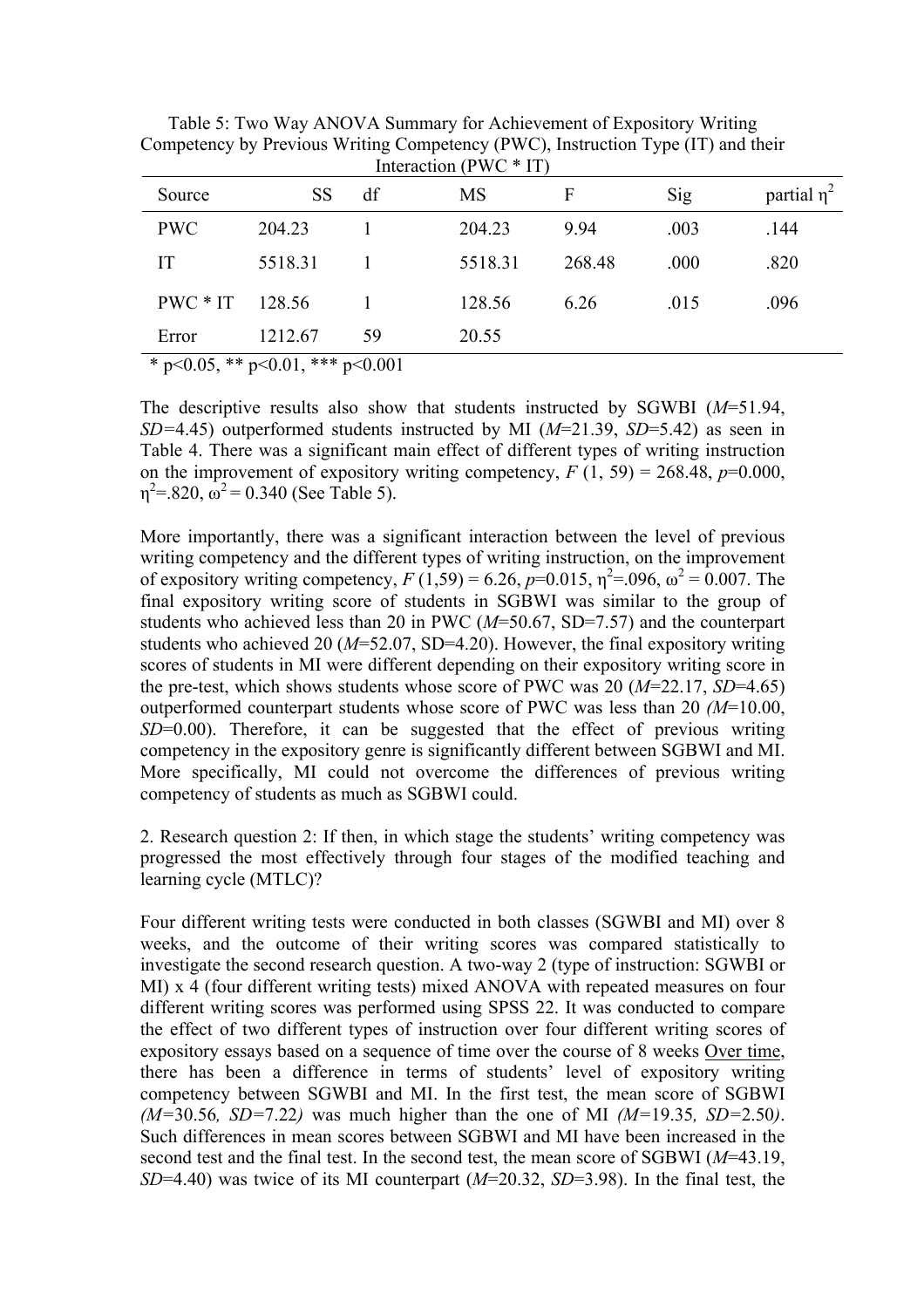mean score of SGBWI (*M*=51.94, *SD*=4.45) was even higher than that of MI (*M*=21.39, *SD*=5.42). Thus, it can be suggested that SGBWI was the much more effective writing instruction than MI, through all of the stages.

|           | V            |       |                           |       |              |       |              |       |  |
|-----------|--------------|-------|---------------------------|-------|--------------|-------|--------------|-------|--|
|           | Pre-test     |       | First test<br>Second test |       | Final test   |       |              |       |  |
|           | <b>SGBWI</b> | MI    | <b>SGBWI</b>              | MI    | <b>SGBWI</b> | MI    | <b>SGBWI</b> | MI    |  |
| M         | 19.38        | 19.42 | 30.56                     | 19.35 | 43.19        | 20.32 | 5194         | 21.39 |  |
| <b>SD</b> | 2.00         | 2.26  | 7.22                      | 2.50  | 4.40         | 3.98  | 4.45         | 5.42  |  |
| N         | 32           | 31    | 32                        | 31    | 32           | 31    | 32           | 31    |  |

Table 6: Descriptive Statistics of the Effect of SGWBI and MI on Four Expository Writing Tests

The main effect of group, different type of writing instruction (SGWBI and MI), impacts on improving expository writing competency when ignoring the effect of time. Table 8 indicates that there was a significant main effect of the different type of writing instruction (group) on expository writing scores at four different tests, *F* (1, 61) = 380.35, *p*=.000, *r*=0.999.

Table 7: The Effect of Different Type of Instruction on Expository Essays

| Test of Between-Subjects Effects |                                            |     |         |        |              |  |  |  |
|----------------------------------|--------------------------------------------|-----|---------|--------|--------------|--|--|--|
| Source                           | SS                                         | df  | MS      |        | Sig          |  |  |  |
| Group                            | 4104.20                                    |     | 4104.20 | 380.35 | $.000^{***}$ |  |  |  |
| Error                            | 658.23                                     | 6 I | 10.78   |        |              |  |  |  |
|                                  | $* n < 0.05$ ** $n < 0.01$ *** $n < 0.001$ |     |         |        |              |  |  |  |

 $p \leq 0.05$ , \*\*  $p \leq 0.01$ , \*\*\*  $p \leq 0.001$ 

Mauchly's test indicates a violation of the assumption of sphericity, which should be checked in the mixed ANOVA (Field, 2013), and pairwise comparisons using the Bonferroni method were performed to follow a significant overall test result. According to Mauchly's test, the main effect of times significantly violates the assumption of sphericity,  $x^2(5) = 22.09$ ,  $p=0.01$ , thus Greenhouse-Geisser corrected tests are reported ( $\varepsilon$ =.805). This is because the F-value for the main effect of time and its interaction with group, which is the between-groups variable, should be corrected for violation of sphericity (Field, 2000).

Table 8: Time effects and its interaction with group in ANOVA with corrected *F*values

|             |             | Tests of Within-Subjects Effects |        |         |        |           |
|-------------|-------------|----------------------------------|--------|---------|--------|-----------|
| Source      |             | SS                               | df     | MS      |        | Sig       |
| Time        |             | 10848.67                         | 2.42   | 4492.65 | 32793  | $.000***$ |
| Time*Grou   | Greenhouse- | 8489.40                          | 2.42   | 3515.63 | 256.62 | $.000***$ |
|             | Geisser     |                                  |        |         |        |           |
| Error(Time) |             | 2017.10                          | 147 30 | 13.70   |        |           |
|             |             |                                  |        |         |        |           |

 $*$  p<0.05, \*\* p<0.01, \*\*\* p<0.001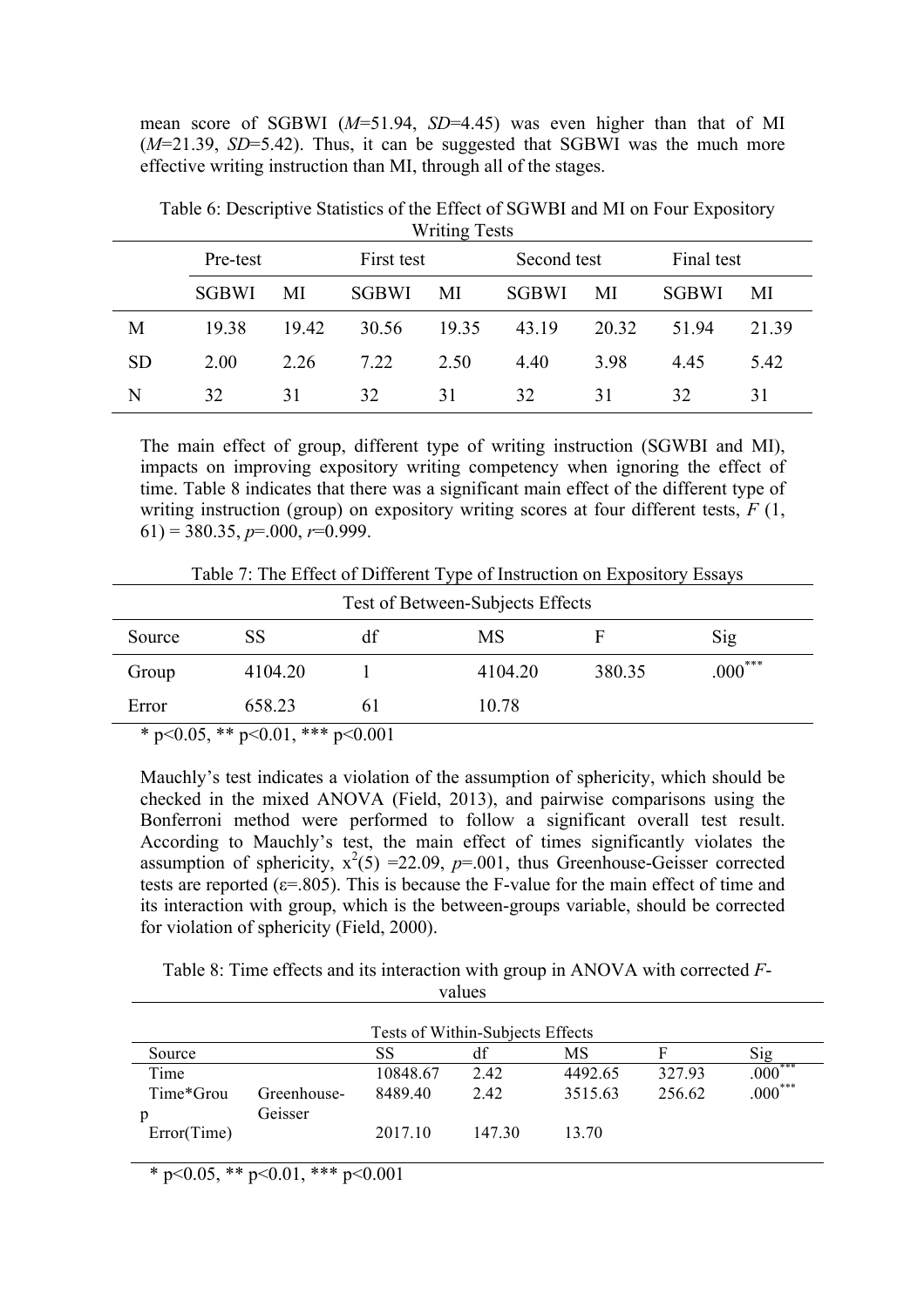As seen in Table 8 above, the results show that the main effect of time was significant *F* (2.42, 147.30) =327.93, *p*=.000*, r*=0.998, implying that the improvement of the expository writing score was significantly affected by time when the effect of group was ignored. What is more compelling is that there was a significant interaction effect between time and group, which was instruction type,  $\overline{F}$  (2.42, 147.30) =256.62,  $p=0.00$ ,  $r=0.998$  (see Table 8 above). This effect indicates that expository writing competency differed in SGWBI and MI for the 8-week periods. In other words, students from each group (SGWBI or MI) respond differently to the outcome of expository writing across four different times.

Additionally, pairwise comparison based on estimated marginal means using the Bonferroni method indicates that at the overall level  $(p=000)$  the mean difference between first test and second test (*M*=6.80) was the highest followed by pairwise comparison between pre-test and first test (*M*=5.56) and between second test and final test (*M*=4.91) (see Table 9 below). Such results can also be visualized in the bar graph. (see Figure 8 below).



Figure 4: Mean Differences of Pairwise Comparisons among Four Expository Writing Tests

### 2.1 Qualitative research result

Students in both SGBWI and MI were required to write their reflection after each class through either email or blog. A number of students in SGBWI (n= 19) mentioned that the second Deconstruction stage was very helpful for them to understand genre and register including lexicogrammar in relation to expository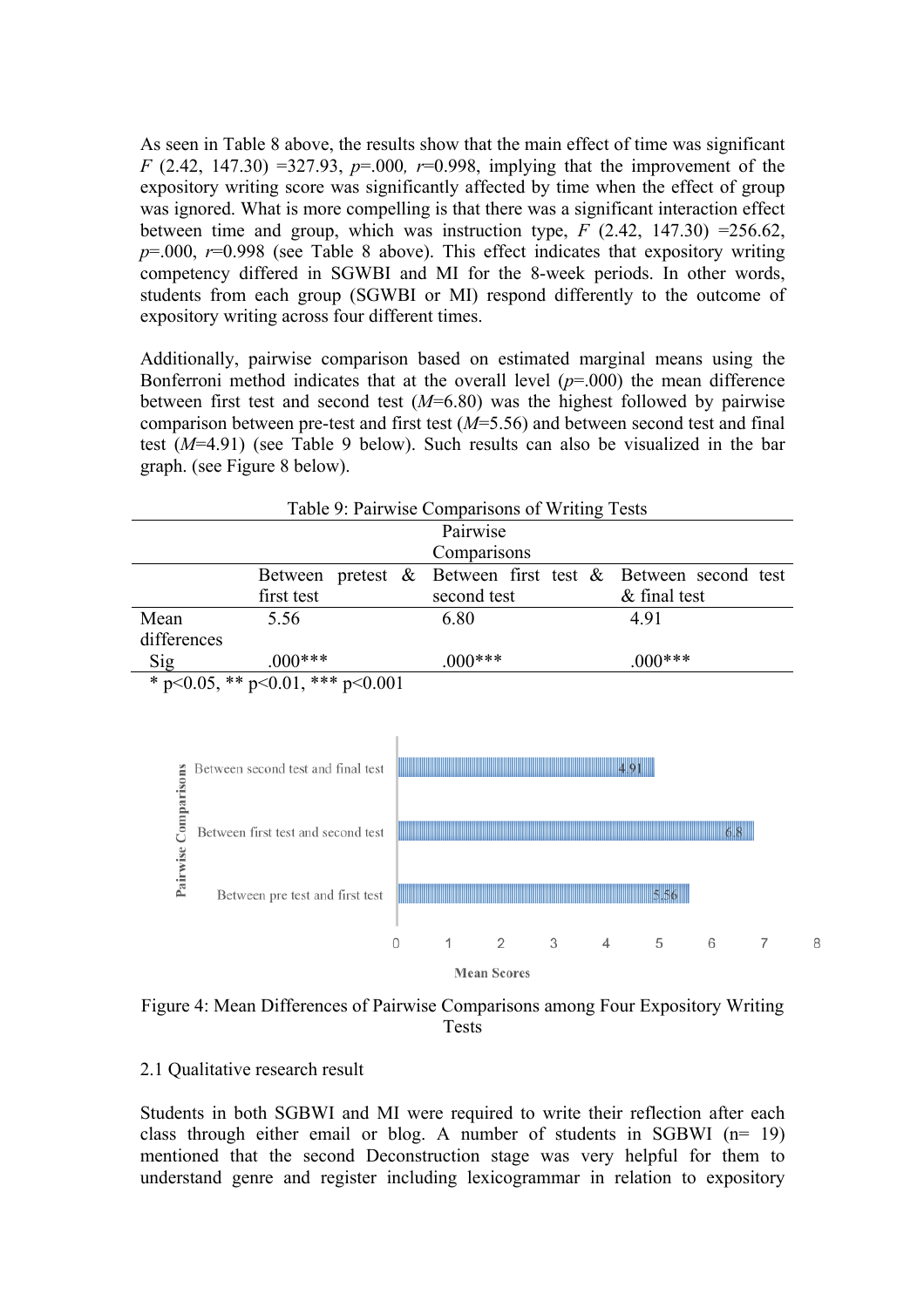essays. Additionally, they also stated that after they experienced writing the expository essay through Joint construction stage, it was much more comprehensible about the target text and their weakness in terms of writing the expository essay.

### **Discussion and Conclusion**

The current study has demonstrated that SFL genre-based writing instruction (= SGBWI) enables EFL college students' expository writing skills regardless of their previous writing score. In the current study, we adapted the teaching/learning cycle by Martin and Rose (2005) with modifications via recurrence of the Deconstruction stage right after the Joint Construction stage, which this study labelled the second Deconstruction stage (see Figure 2). The rationale for this modification will be explained later in the discussion.

The finding of this study supports the main purpose of the teaching/learning cycle established by Martin and Rose (2005), which is to improve the literacy skills of literally disadvantaged students in schools of Australia such as students from a non-English speaking background and low socio-economic class. This can be explained by that SFL register and genre analysis help students to connect between the character of divers texts and their contexts of use by applying clusters of lexicogrammatical aspects within the three metafunctions. This allows students to produce texts in relation to specific meanings based on contexts of situation and culture respectively (Gardner, 2012).

The present study agrees with the SFL researchers' arguments regarding the positive relationship between genre-based writing instruction and the development of the academic writing of L2 learners in K-12 school contexts in Australia (Christie & Derewianka, 2008; Martin & Rose, 2007) and North America (Brisk & Zisselsberger, 2010; Schleppegrell, 1998; Schulze, 2011; Harman, 2013; de Oliveira & Lan, 2014). Most of all, these previous studies have emphasized the important role of instruction in terms of the development of the writing skills of the target genre for L2 students. Such arguments are also verified by the present study's the comparative analysis of final expository writing scores of students between the two different types of writing instruction (see Table 4  $\&$  5). It means that the two different styles of writing classes show remarkable differences in terms of the final expository writing scores.

In the EFL context, Chaisiri (2010) implements a teaching /learning cycle as part of SFL genre-based pedagogy when teaching writing in a university context in Thailand for 8 weeks with a two-and a half-hour weekly class. This implementation revealed the effectiveness of such pedagogical tools in terms of assisting students to learn how to write and improve their writing competency when applied to the formulation of inclass student writing comprised of four text types, including recount, instruction/process, explanation, and argument.

Surprisingly, the findings of the present study suggest that just the Deconstruction stage itself did not help students comprehend the fundamental concepts of the lexicogrammar of the expository genre. Consequently, they failed to recognize these concepts in the written texts, leading to the same result as for those students instructed by the metalinguistic explanation on the same model text. This assumption is supported by the increase of writing scores after the Joint and Independent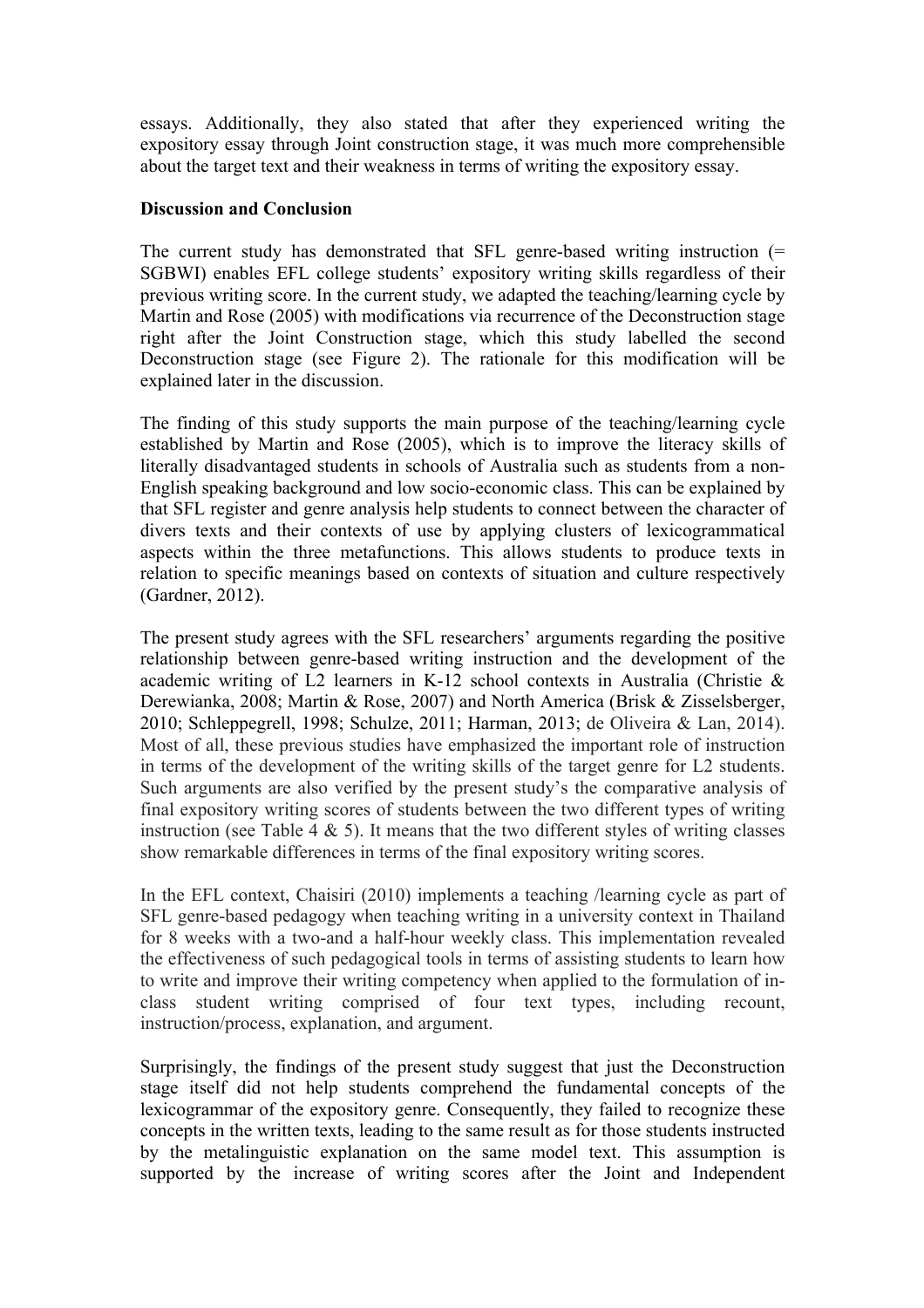Construction stages as displayed by the results of the second test and final test (see Figure 4).

In particular, in the current study, the Deconstruction stage was implemented one more time following the Joint Construction stage, for the purpose of giving feedback to the whole class. This is named the second Deconstruction stage. It was implemented because, in the present study, it was found that giving written feedback to each student individually put the teacher under the pressure of limited time and imposed serious workload issues. Nonetheless, crucially, feedback should be provided in any writing instruction class for L2 writers. Bitchener and Ferris (2012) explain that the major goal of written corrective feedback is to enable L2 student writers to develop awareness, knowledge, and strategic competence which can accumulate writing skills, thus enabling students to monitor their own writing more effectively. Additionally, as aforementioned, the students expressed their desire for corrective feedback via blog or email. Lantolf and Thorne (2006 cited in Wigglesworth & Storch, 2012) point out "language learners play an important role in their own learning, and they are the agents who, in the case of feedback, will ultimately decide whether or not to accept the feedback, and whether or not they consider it worth engaging with at a deeper level thus making it more likely that they will retain it." (pp.92-93). Additionally, the qualitative result of the present study proves that such feedback via the second deconstruction stage was regarded as the most important stage of MTLC by the students. Such feedback on reading and writing tasks notifies both teacher and student in relation to what extent students can control the target genres within the specific contexts (Taylor & Drury, 1996).

The teaching and learning cycle in the present study focuses on the contextual differences faced by EFL college students from English-speaking countries in terms of mastering the expository essay writing in English. Holliday (1994) argues that English language teaching originating in Britain, Australasia and North America cannot meet the needs of students of other countries due to cultural differences. Thus, it is unfair and culturally inappropriate to directly apply the teaching / learning cycle developed by Martin and Rose (2005) to the present study. The modified teaching and learning cycle of the current study is a culturally appropriate way to instruct EFL college students to overcome their language barrier to produce expository essays in English effectively.

This study also includes some potential limitations. In future, using corpus research analysis methods can be applied since it can demonstrate more precise strengths and weakness of EFL colleges students in relation to writing expository essays in English. Also, the reflections of the students in the blogs and emails should be analyzed using NVivo in the future study.

So far, this study has discussed the advantage of SFL genre-based writing instruction (SGBWI) and how such writing instruction can improve the writing ability of EFL college students. According to Tardy (2012), "

as genre theory and research continue to mature within second language writing studies, they promise to offer a unique and valuable lens for exploring L2 writing development" (p.186). Therefore, it is obvious that SFL genre-based writing instruction (SGBWI) is an effective pedagogical tool to improve the writing competency of EFL college students. Also, this study has demonstrated that modified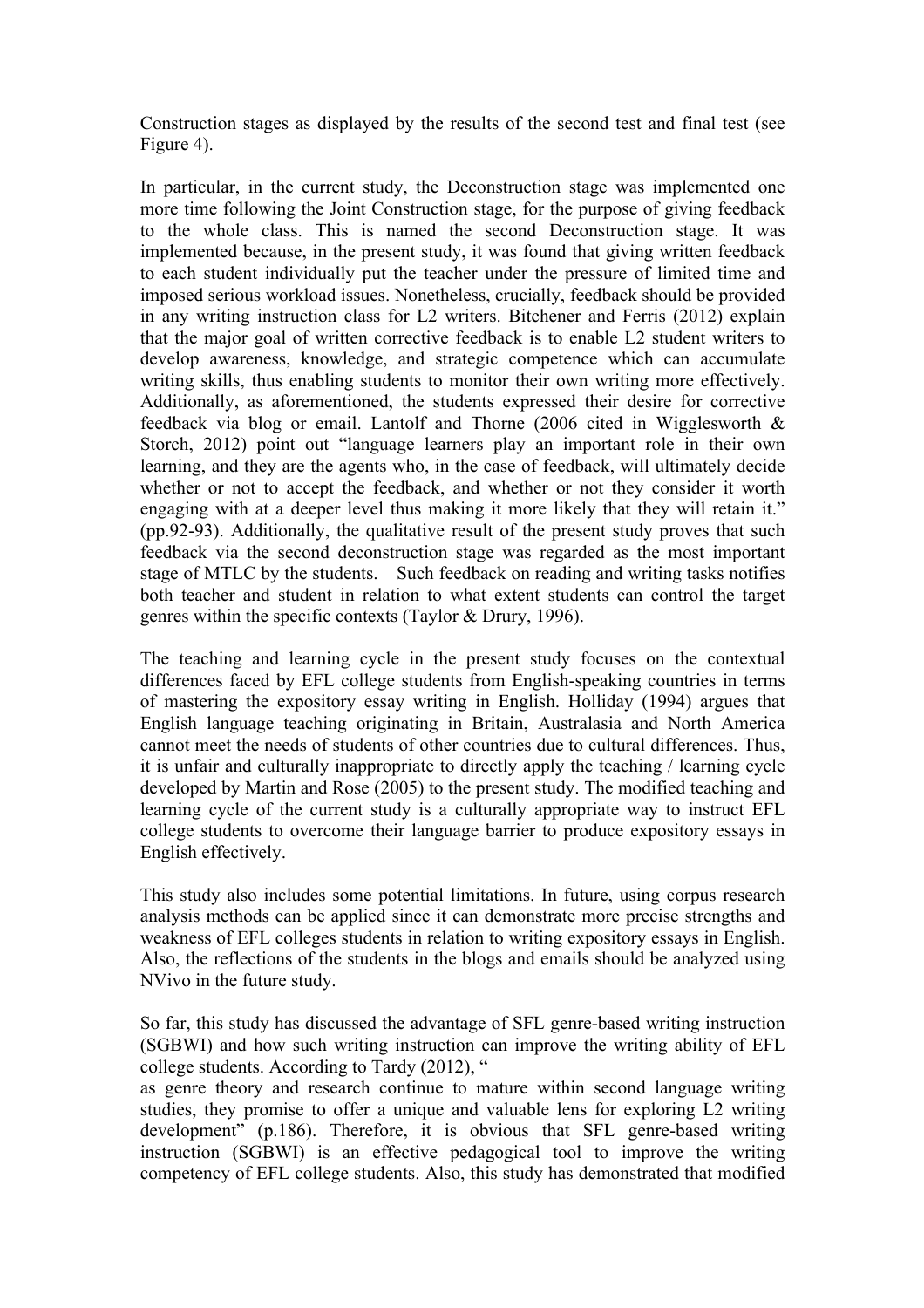teaching and learning cycle, which includes the second Deconstruction stage, enables EFL college students to develop their expository writing competency.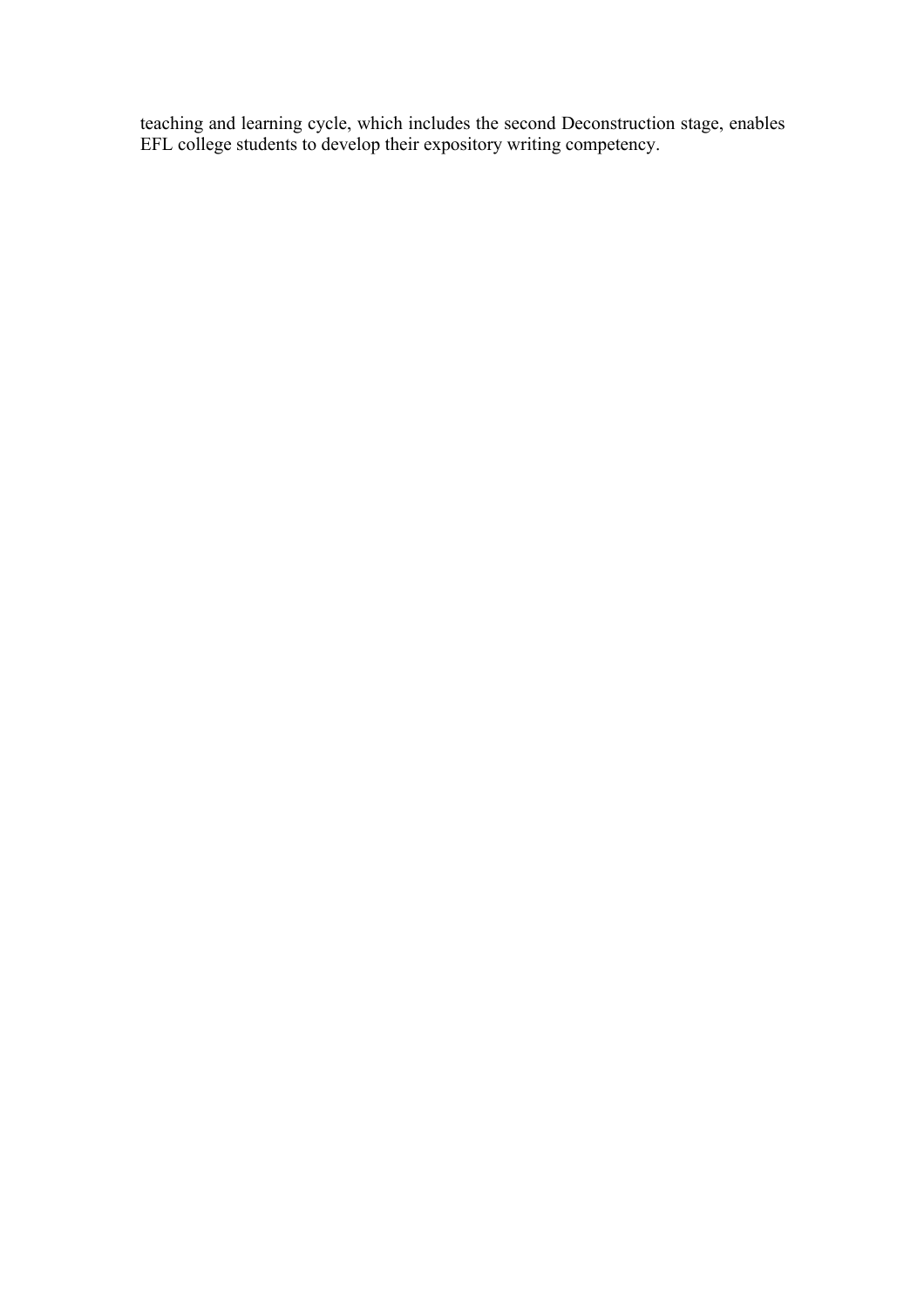## **References**

Askehave, I., & Swales, J. M. (2001). Genre identification and communicative purpose: A problem and a possible solution. *Applied linguistics*, *22*(2), 195-212.

Bawarshi, A. S and Reiff, M. J. (2003). "Genre in Linguistic Traditions: Systemic Functional and Corpus Linguistics" In *Genre: An Introduction to History, Theory, Research, and Pedagogy* (pp.29-40). West Lafayette, Indiana: Parlor Press and the WAC Clearinghouse.

Bitchener, J., & Ferris, D. R. (2012). *Written corrective feedback in second language acquisition and writing*. New York & London, USA &UK:Routledge.

Brisk, M., & Zisselsberger, M. (2010). "We've let them in on a secret": Using SFL theory to improve the teaching of writing to bilingual learners. In T. Lucas (Ed.), *Teacher preparation for linguistically diverse classrooms: A resource for teacher educators* (pp.111-126). New York, USA:Taylor & Francis.

Chaisiri, T. (2010). *Implementing a genre pedagogy to the teaching of writing in a university context in Thailand* (Unpublished doctoral thesis), University of South Australia, Australia.

Christie, F. (2002). *Classroom discourse analysis: A functional perspective*. London & New York, UK & USA: Continuum.

Christie, F., & Derewianka, B. (2008). *School discourse: Learning to write across the years of schooling*. London, UK: Continuum.

Christie, F., & Martin, J.R. (1997). *Genre and Social institutions: social processes in the workplace and school*. London, UK: Cassell Academic.

Coffin, C., & Donohue, J. P. (2012). Academic Literacies and systemic functional linguistics: How do they relate?. *Journal of English for Academic Purposes*, *11*(1), 64-75.

Delpit, L. (1988). The silenced dialogue: Power and pedagogy in educating other people's children. *Harvard educational review*, *58*(3), 280-299.

de Oliveira, L. C., & Lan, S. W. (2014). Writing science in an upper elementary classroom: A genre-based approach to teaching English language learners. *Journal of Second Language Writing*, *25*, 23-39.

Eggins, S. (2004). *Introduction to systemic functional linguistics*. London, New Delhi, New York, & Sydney, UK & USA: Bloomsbury Academic.

Elliott, A. C., & Woodward, W. A. (2007). *Statistical analysis quick reference guidebook: With SPSS examples*. Thousand Oaks, London, & New Delhi, USA, UK & India: Sage.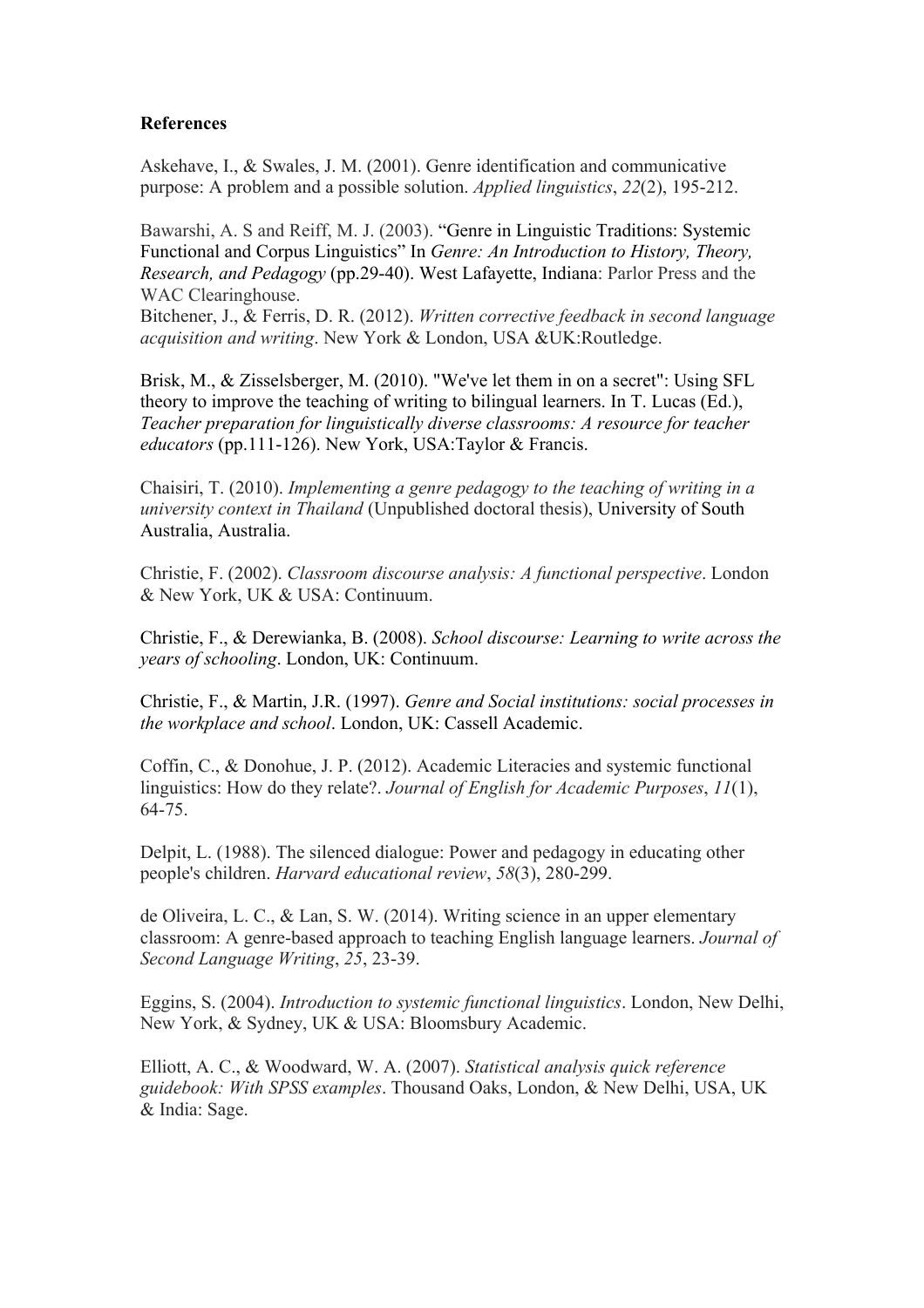Feez, S. (2002). Heritage and innovation in second language education. In A.M. Johns (Ed.), *Genre in the classroom: Multiple perspectives* (pp. 43-72). Mahwah, NJ: Lawrence Erlbaum Associates Inc.

Field, A. (2000). *Discovering Statistics using SPSS for Windows: Advanced techniques for beginners (Introducing Statistical Methods series*). London, UK: Sage Publications Ltd.

Field, A. (2013). *Discovering statistics using IBM SPSS Statistics: And sex and drugs and rock 'n'roll* (4 th ed.). London, UK: Sage.

Firkins, A., Forey, G., & Sengupta, S. (2007). Teaching writing to low proficiency EFL students. *ELT journal*, *61*(4), 341-352.

Gardner, S. (2012). Genres and registers of student report writing: An SFL perspective on texts and practices. *Journal of English for Academic Purposes*, *11*(1), 52-63.

Gebhard, M., & Harman, R. (2011). Reconsidering genre theory in K-12 schools: A response to school reforms in the United States. *Journal of second language writing*, *20*(1), 45-55.

Harman, R. (2013). Literacy intertextuality in genre-based pedagogies: Building lexical cohesion in fifth-grade L2 writing. *Journal of Second Language Writing*, 22, 125–140.

Halliday, M. A. K. (1978). *Language as social semiotic*: *The social interpretation of language and meaning*: London, UK: Edward Arnold Ltd.

Halliday, M. A. (1994). *Functional grammar*. London, UK: Edward Arnold Ltd.

Holliday, A. (1994). *Appropriate methodology and social context*. Cambridge, New York & Melbourne, UK, USA & Australia: Cambridge University Press.

Humphrey, S., Dreyfus, S. (2012). Exploring the Interpretive Genre in Applied Linguistics. *Indonesian Journal of Systemic Functional Linguistic*, 1(2), 156-174.

Hyon, S. (1996). Genre in three traditions; Implications for ESL. *TESOL Quarterly*, 20, 693-722.

Johns, A. M. (2003). Genre and ESL/EFL composition instruction. In B. Kroll (Ed.), *Exploring the dynamics of second language writing* (pp.195-217). Cambridge, UK: Cambridge University Press.

Lin, B. (2006). Genre-based teaching and Vygotskian principles in EFL: The case of a university writing course. *Asian EFL journal*, *8*(3).

Manchón, R. (2009). *Writing in foreign language contexts: Learning, teaching, and research* (Vol. 43). Bristol, Buffalo & Toronto, UK, USA & Canada: Multilingual **Matters**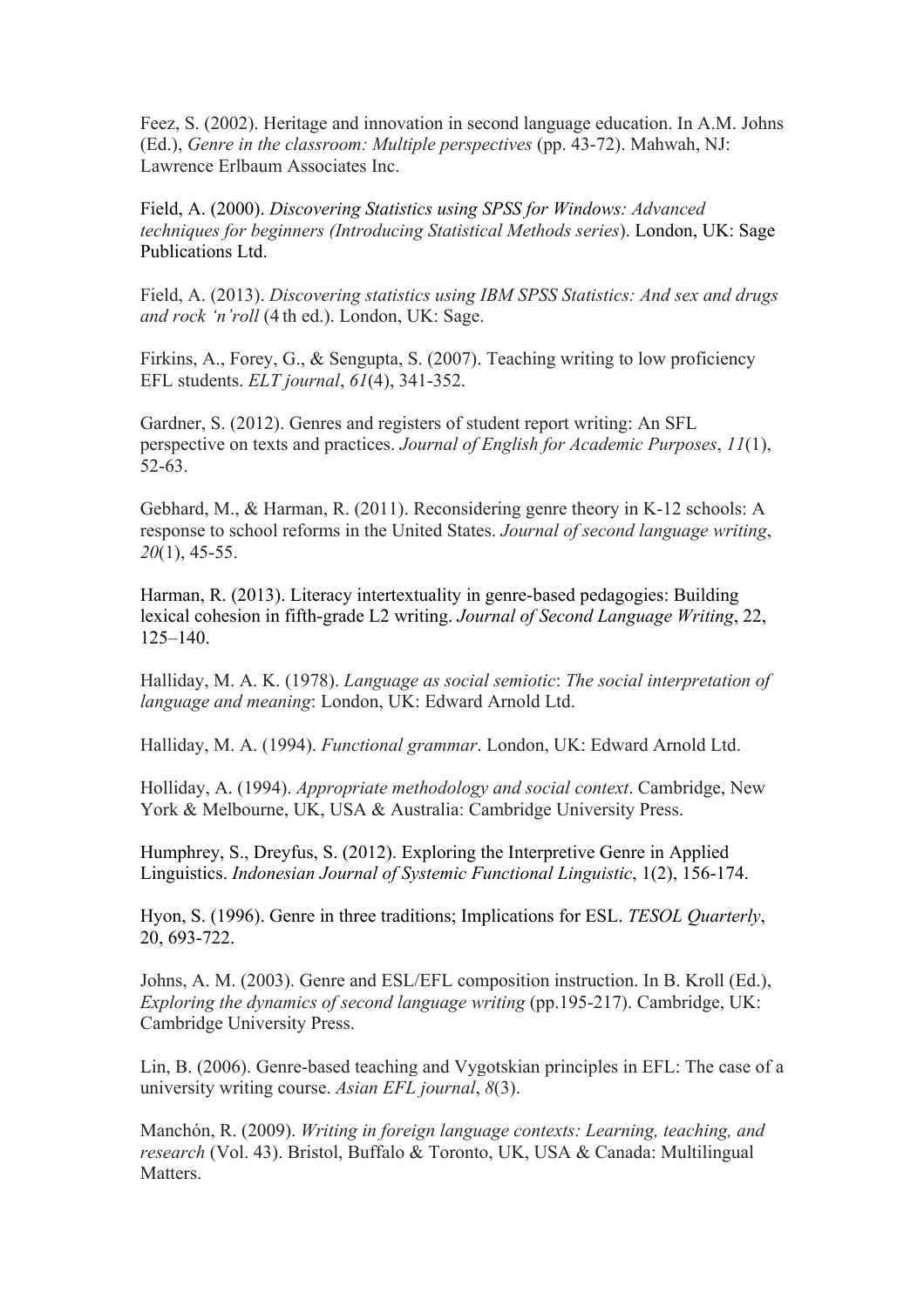Martin, J.R. (1984). Language, register and genre. In F. Christie (Ed.), *Children writing: A reader* (pp.21-29). Geelong, Vic: Deakin University Press.

Martin, J. R. (1992). Genre and literacy-modeling context in educational linguistics. *Annual review of applied linguistics*, *13*, 141-172.

Martin, J. R. (2009). Genre and language learning: A social semiotic perspective. *Linguistics and Education*, *20*(1), 10-21.

Martin, J. R., & Rose, D. (2005). Designing literacy pedagogy: scaffolding democracy in the classroom. In R. Hasan, C. Matthiessen, J.J Webster (Eds.) *Continuing discourse on language: a functional perspective*, *1*, (pp. 251-280). London & Oakville, UK & USA: Equinox Publishing Ltd.

Martin, J. R., & Rose, D. (2007). Interacting with text: the role of dialogue in learning to read and write. *Foreign Languages in China*, *4*(5), 66-80.

Park, H. (2012). Genre-Based Instruction and Korean College Students' Development of Expository Writing in English. *Modern English Education*, 13 (1), 43-67.

Pavlak, C. M. (2013). "It is hard fun": Scaffolded biography writing with English learners. *The Reading Teacher*, *66*(5), 405-414.

Schleppegrell, M. J. (1998). Grammar as resource: Writing a description. *Research in the Teaching of English*, 32, 182–211.

Schleppegrell, M. (2000). How SFL can inform writing instruction: The grammar of expository essays. *Revista Canaria de Estudios Ingleses*, *40*, 171-188.

Schleppegrell, M. J. (2004). *The language of schooling: A functional linguistics perspective*. Mahwah, New Jersey: Lawrence Erlbaum Associates.

Schleppegrell, M. J., & O'Hallaron, C. L. (2011). Teaching academic language in L2 secondary settings. *Annual Review of Applied Linguistics*, *31*, 3-18.

Schulze, J. (2011). Writing to persuade: A systemic functional view. *GiST – Education and Learning Research Journal*, 5, 127–157.

Sharma, A., & Buxton, C. A. (2015). Human–nature relationships in school science: A critical discourse analysis of a middle‐grade science textbook. *Science Education*, *99*(2), 260-281.

Tardy, C. M. (2006). Researching first and second language genre learning: A comparative review and a look ahead. *Journal of Second Language Writing*, *15*(2), 79-101.

Tardy, C. M. (2012). A rhetorical genre theory perspective on L2 writing development. In R. M. Manchón (Ed.), *Second language writing development: Multiple perspectives* (pp. 165-190). Berlin, Germany: Mouton de Gruyter.